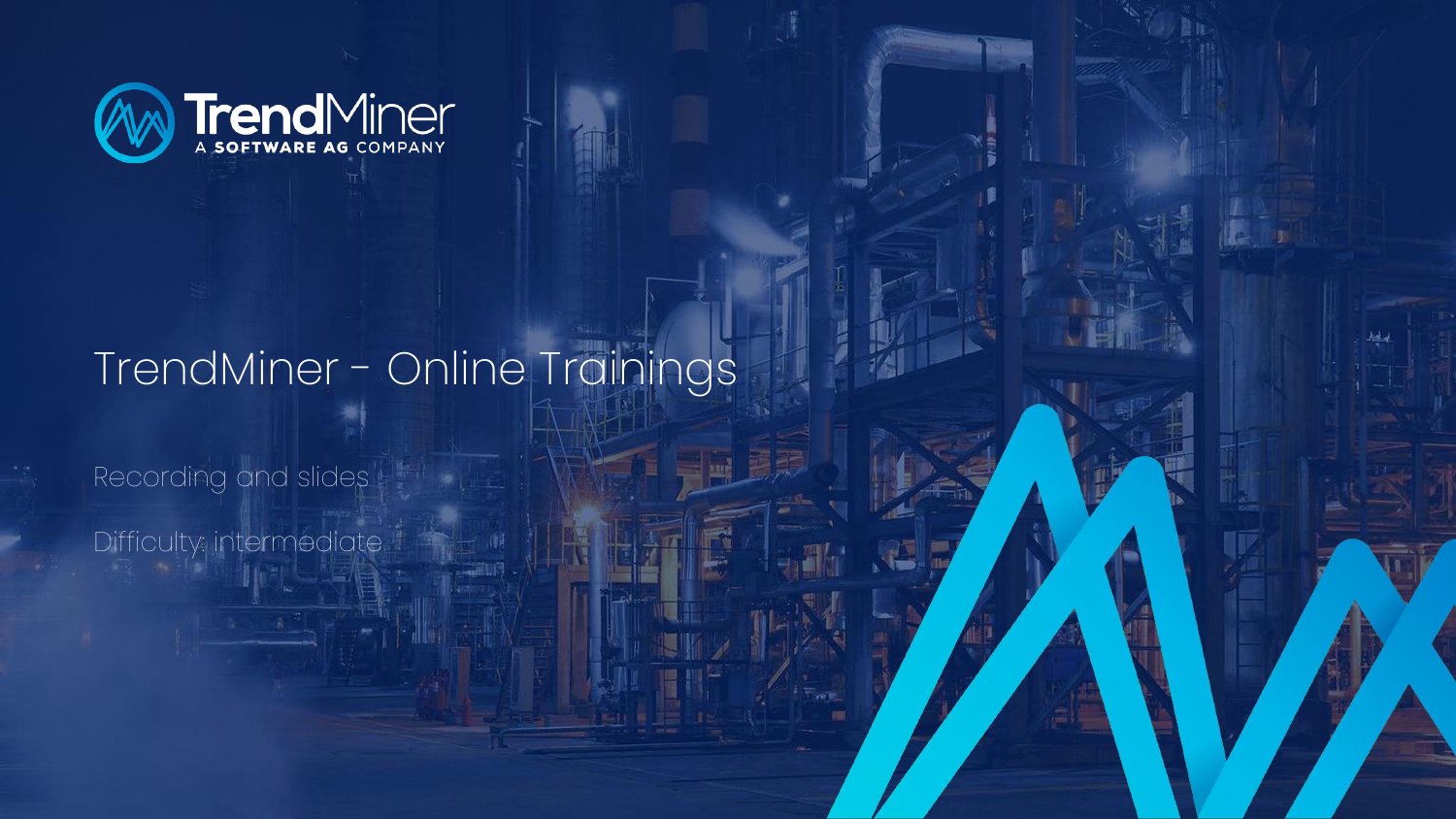## TrendMiner online training – content overview

### Best practices on searches

- i. Value based search
- ii. Similarity search

### 2. Working with search results

- Filter data
- ii. Compare results
- iii. Monitoring

#### 3. Searches - Tips and Tricks

- Combining AND & OR conditions
- ii. Find short spikes below indexing resolution
- iii. Other TrendMiner search options

- Annotate past process conditions
- ii. Monitor future process conditions
- iii. Create process overview on dashboard

### 4. Contextualisation of process data

- Influence factor analysis incl. time shift
- ii. Non-linear correlations in Scatter plots
- iii. Comparison table

### 5. Creating fingerprints to monitor your process

- Capture recurring patterns (e.g. grade transitions)
- ii. Compare bad patterns with fingerprint
- iii. Analyse deviations



### 6. Correlation analysis with RE

- Find correlating tags (for multiple events)
- ii. Setting filter expression
- iii. Annotate and monitor correlating events

### 7. Methods of correlation analysis in TrendMiner

### 8. Tips & Tricks with the Tag builder

- Creating new tags by formula and aggregations
- ii. Calculating the slope of a tag
- iii. If-Statements

#### 9. Continuous Process Monitoring

- Dashboard tiles: TrendHub, Monitoring and Value
- ii. Monitoring production volume of last 24 h
- iii. Monitoring process oscillations

### Pre-processing data for relevant analysis

- **Filter**
- ii. Reducing noise
- iii. Removing process outliers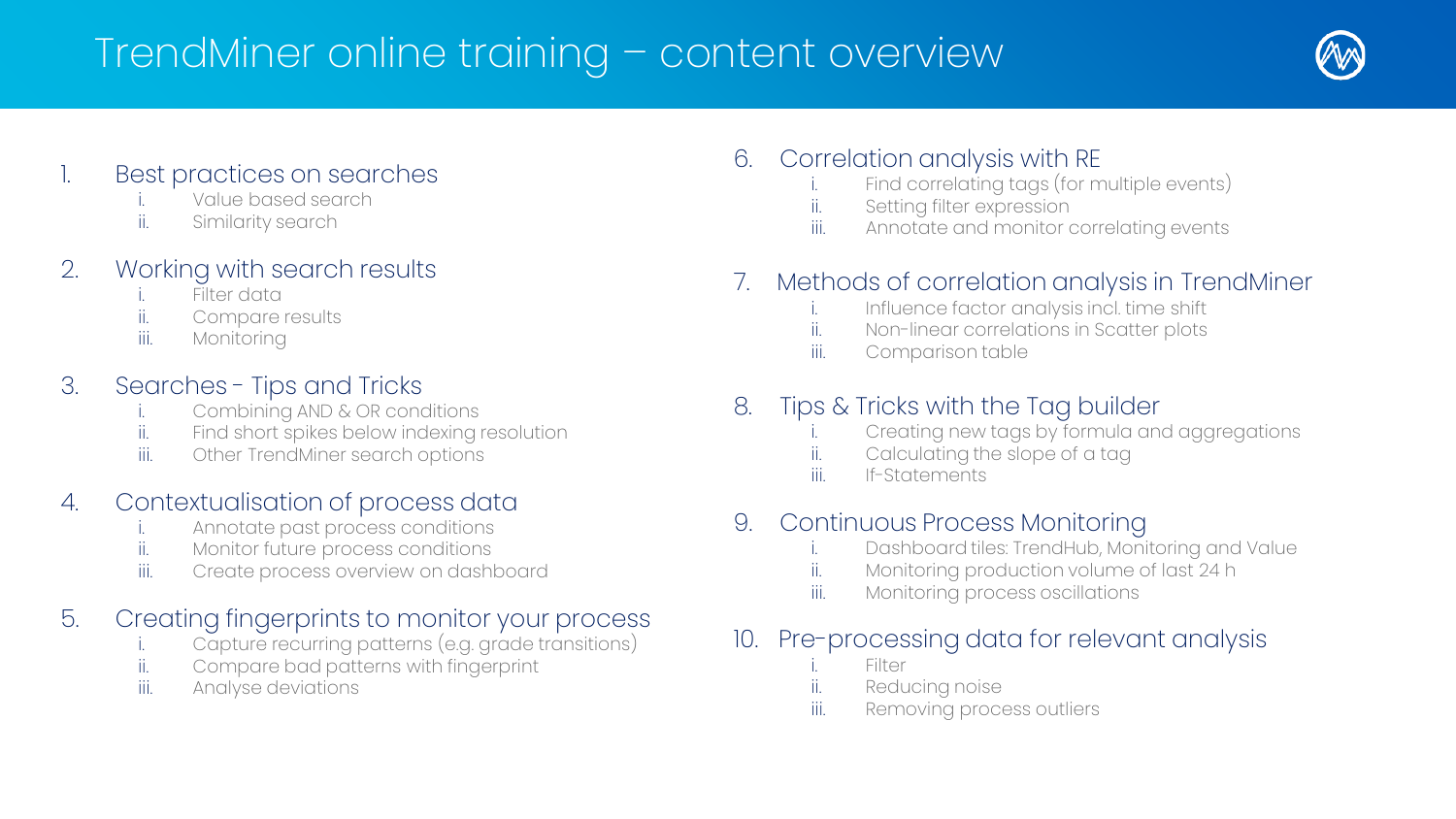## TrendMiner online training – content overview

### 11. Contextualisation of process data

- Context Items from search results and monitoring
- ii. Gantt Chart
- iii. Dashboard: Monitoring and Context Item counter

### 12. Correlation analysis with Fingerprint

- i. Creating and editing a Fingerprint<br>ii. Deviations analysis with Recomme
- Deviations analysis with Recommendation Engine
- iii. Monitoring deviations

### 13. 3 Ways to Compare Past Process Changes

- i. Aggregation, Context Items creation and search<br>ii. Layering and Comparison Table
- Layering and Comparison Table
- iii. Fingerprints and monitoring
- Maximum of a set of tags
- ii. Data Pre-processing
- iii. Temperature variations analysis
- iv. Nested Formulas

- ContextHub View Count Tile (Event Counter)
- ii. Current Value Tile<br>iii. Monitor/Alert Tile
- Monitor/Alert Tile
- iv. TrendHub View Tile

#### 14. Tips & Tricks with Time Tags

- Calculate a cumulative production over 24h
- 
- ii. Improved DashHub tiles<br>iii. Sending a monitor at a f Sending a monitor at a fixed time
- **VBS Basics**
- ii. Combining AND and OR Conditions<br>iii. Minimum Search Result Durations
- Minimum Search Result Durations
- iv. Anomaly Detection

- Similarity Searches
- ii. Area Searches
- iii. Monitors
- iv. Cross-Asset Value Based Search

#### 15. Layers

- Comparing Specific Time Periods
- ii. Comparing Batches
- iii. Layers in TrendHub Beta



### 16. 4 Use Cases with the Tag Builder

### 17. DashHub Dashboards

### 18. Searches – Value Based Search

### 19. Searches – Accessing Undiscovered Information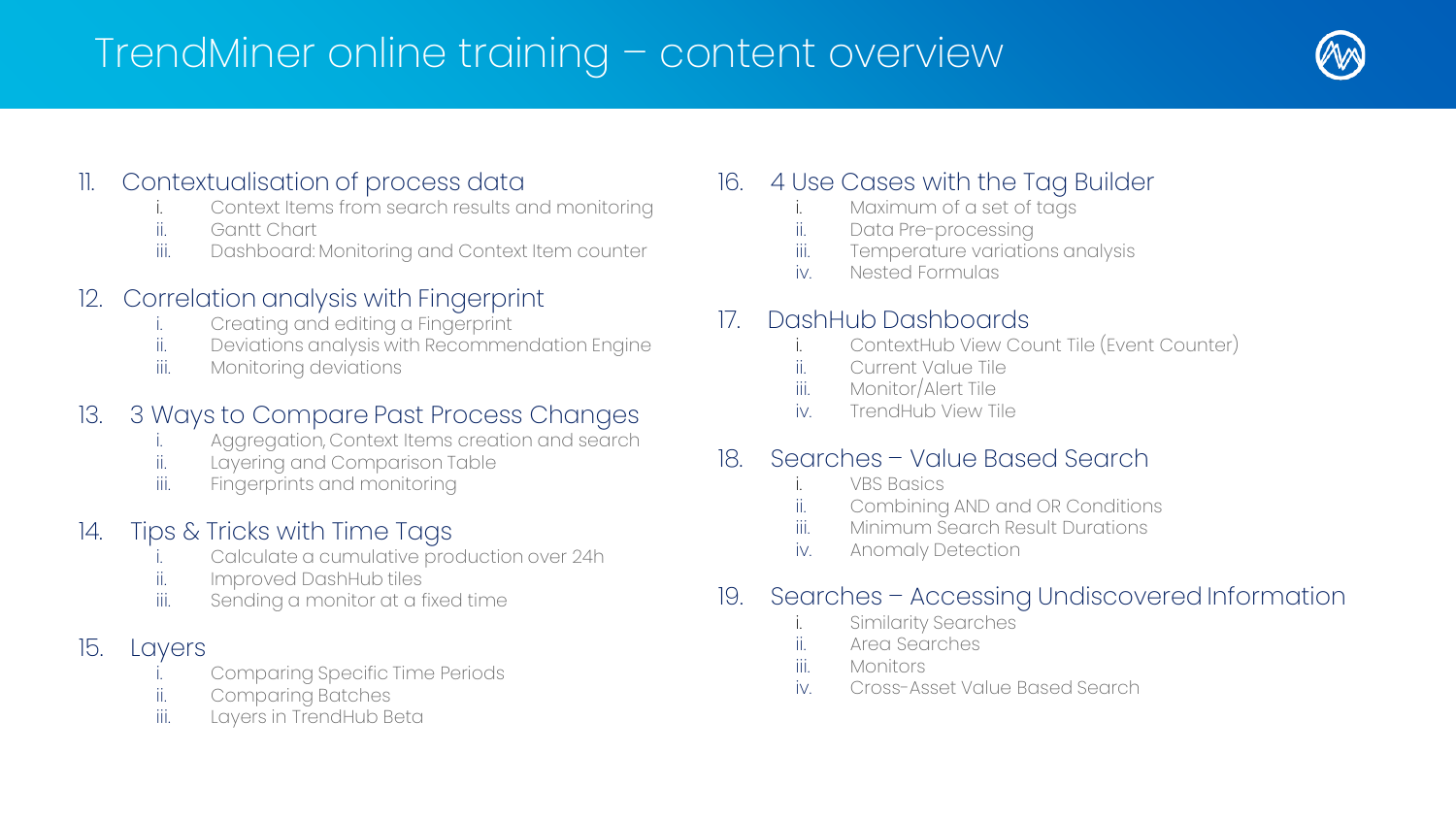## TrendMiner online training – content overview

# 20. Optimizing and Improving Production<br> **i.** Using Tag Builder for Yield Calculations<br> **ii.** Leveraging Searches, Filters, and Compare Table<br> **...** to Check Product Performance

- 
- 
- $III.$  Creating Fingerprints and Deviation Monitors to Streamline the Process

## 21. Three Special Tags which will Improve your TrendMiner Experience<br>
1. Determine the Percentage of Time when the Process is<br>
:: Producing Product Kappa

- 
- 
- .. Producing Product Kappa<br> **ii.** Determine the Daily Pump Throughput using a Special<br>
... Tag
- $III.$  Determine and Locate Events that Exceed an Optimal Time Threshold



- 
- 
-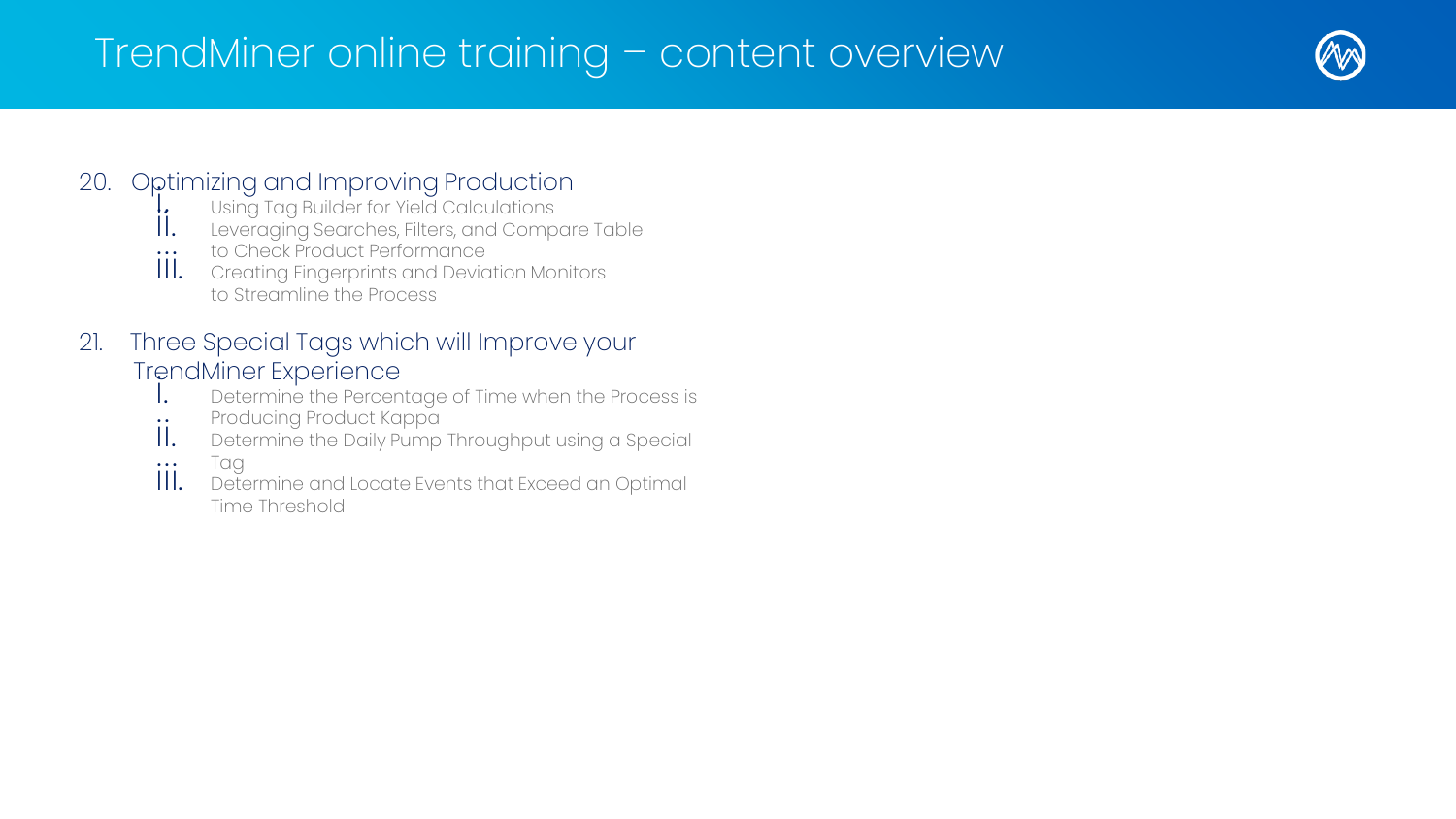## TrendMiner Searches - Best practices

| <b>Title</b>         | TrendMiner Searches - Best p  |
|----------------------|-------------------------------|
| Difficulty:          | Intermediate (Youtube course  |
| Prerequisites:       | Adding tags, navigate in time |
| <b>Content:</b>      | Focus on Value Based and Si   |
| <b>Sessions EMEA</b> | Slides, Recording             |
| <b>Session GER</b>   | Slides, Recording             |
| <b>Session US</b>    | Slides, Recording             |



practices on searches

for beginners)

e, saving & loading a view

imilarity Search

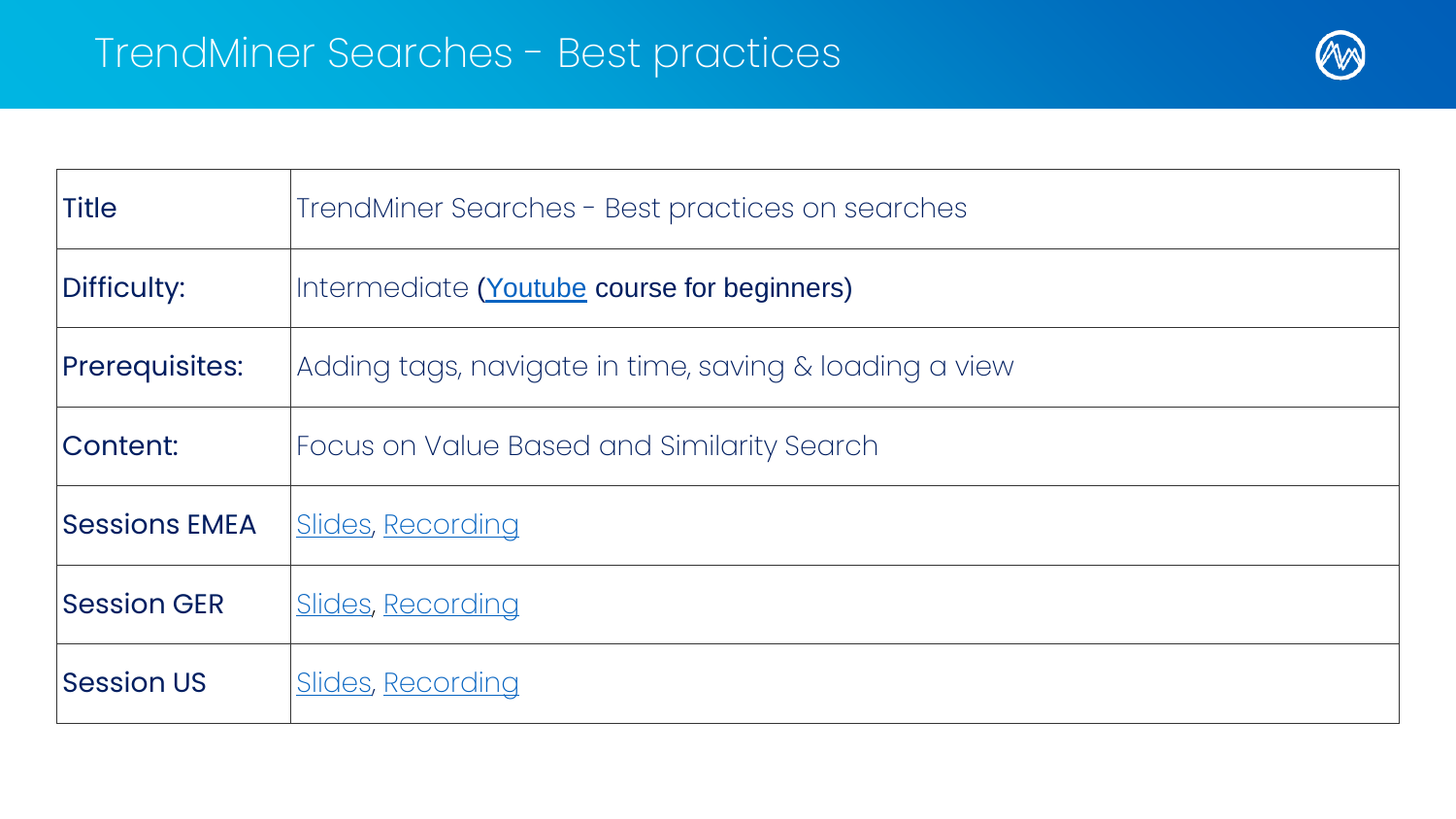## TrendMiner Searches – Working with search results

| <b>Title</b>          | TrendMiner Searches - Workir   |
|-----------------------|--------------------------------|
| Difficulty:           | Intermediate (Youtube course   |
| <b>Prerequisites:</b> | Adding tags, navigate in time  |
| <b>Content:</b>       | Use searches to filter your do |
| <b>Sessions EMEA</b>  | Slides, Recording              |
| <b>Session GER</b>    | Slides, Recording              |
| <b>Session US</b>     | Slides, Recording              |



ng with search results

for beginners)

e, saving & loading a view, doing a search

ata, compare results and monitor your process

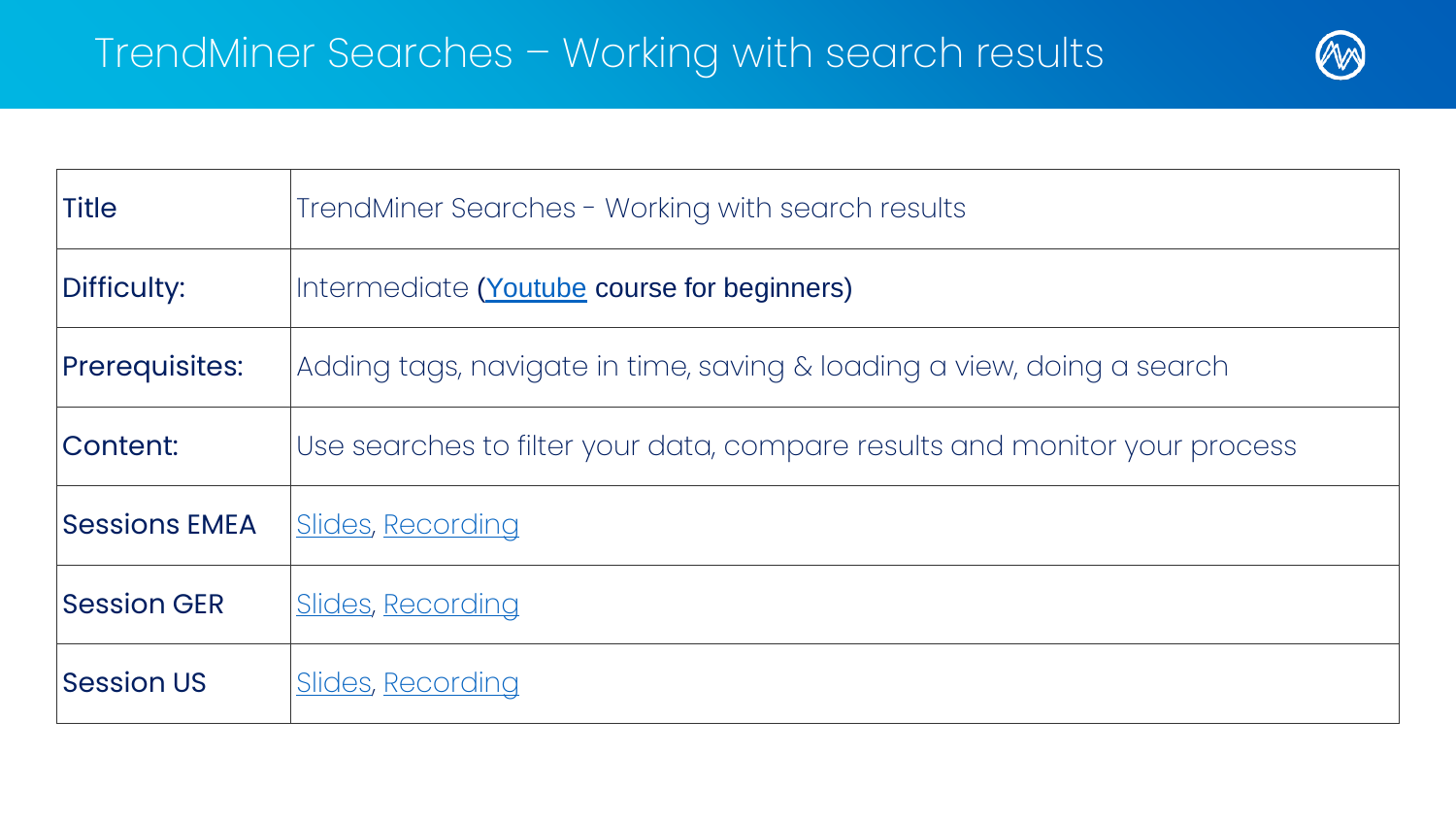## TrendMiner Searches - Tips & Tricks

| <b>Title</b>         | TrendMiner Searches - Tips a                         |
|----------------------|------------------------------------------------------|
| Difficulty:          | Intermediate (Youtube course                         |
| Prerequisites:       | Adding tags, navigate in time<br>with search results |
| <b>Content:</b>      | Learn Tips & Tricks and think a                      |
| <b>Sessions EMEA</b> | Slides, Recording                                    |
| <b>Session GER</b>   | Slides, Recording                                    |
| <b>Session US</b>    | Slides, Recording                                    |





### and Tricks

- for beginners)
- e, saving & loading a view, doing a search, working
- a little outside the box to step up your search game

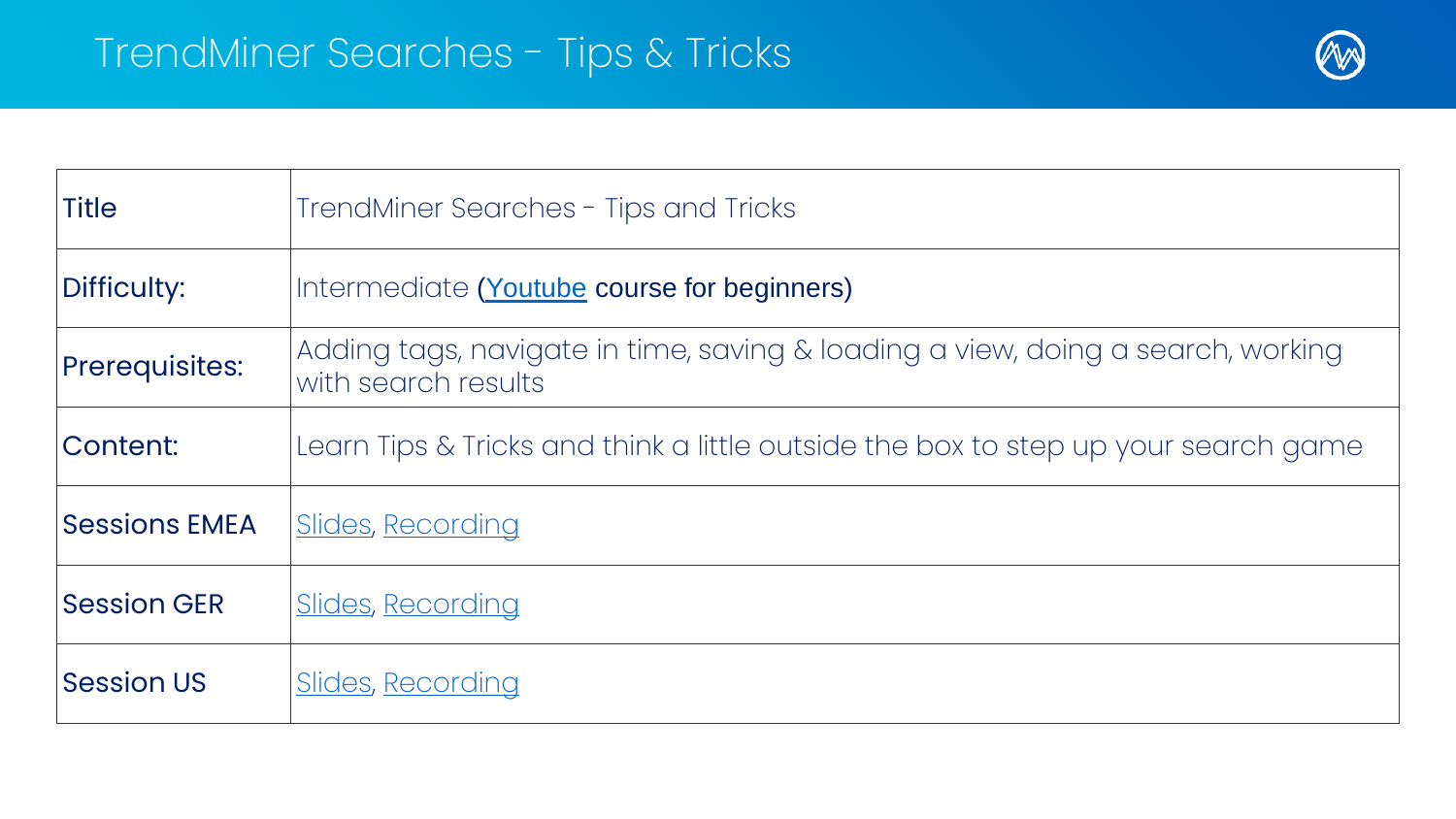## Contextualisation of process data

| <b>Title</b>        | Contextualisation of process data                                                         |
|---------------------|-------------------------------------------------------------------------------------------|
| Difficulty:         | Intermediate (Youtube course for beginners)                                               |
| Prerequisites:      | Adding tags, navigate in time, saving & loo<br>2020.RI or higher                          |
| Content:            | Contextualising process events like batch<br>spec production to be used for visualization |
| <b>Session EMEA</b> | Slides, Recordings                                                                        |
| <b>Session GER</b>  | <u>Slides, Recordings</u>                                                                 |
| <b>Session US</b>   | <u>Slides, Recordings</u>                                                                 |
| <b>Session ES</b>   | <u>Slides, Recordings</u>                                                                 |





& loading a view, doing a search, recommended TrendMiner version

atches, operational or maintenance periods as well as in- or off-Ilization of process conditions and dashboarding.

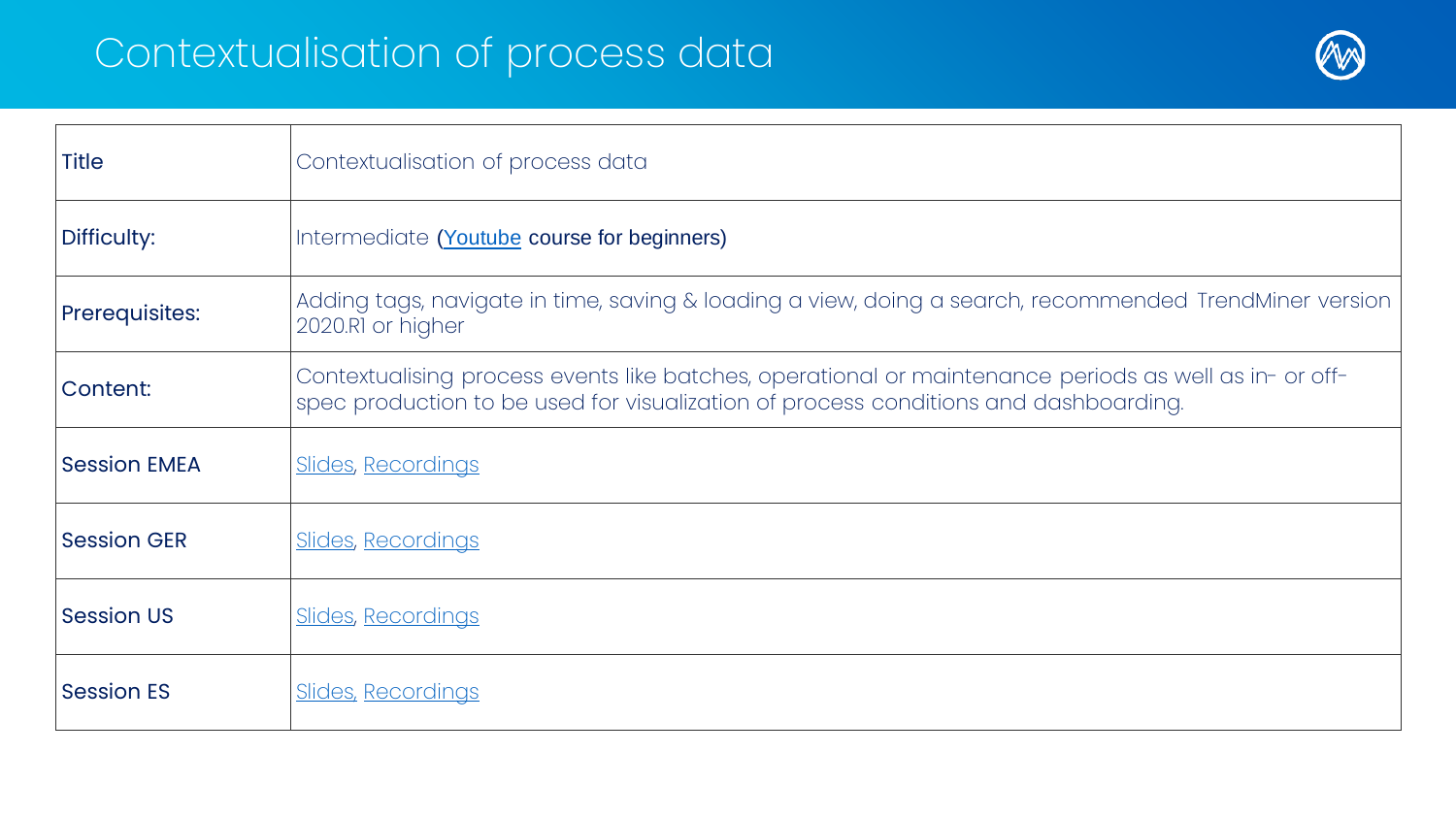## Creating fingerprints to monitor your process

| <b>Title</b>        | Creating fingerprints to monitor your proc                                                                                            |
|---------------------|---------------------------------------------------------------------------------------------------------------------------------------|
| Difficulty:         | Intermediate (Youtube course for beginners)                                                                                           |
| Prerequisites:      | Adding tags, navigate in time, saving & loo<br>TrendMiner version 2020.RI or higher                                                   |
| Content:            | Are you using fingerprints to their full pote<br>product transition, and golden batches th<br>dynamics or perform a root cause analys |
| <b>Session EMEA</b> | Slides, Recording                                                                                                                     |
| <b>Session GER</b>  | <u>Slides, Recording</u>                                                                                                              |
| <b>Session US</b>   | <u>Slides, Recording</u>                                                                                                              |
| <b>Session ES</b>   | <u>Slides, Recording</u>                                                                                                              |



process

& loading a view, doing a search, layering, recommended

potential? Capture recurring patterns such as process start-ups, es through fingerprints to compare certain events, monitor process nalysis to avoid deviations from the ideal profile.

| $\overline{\mathsf{S}}$<br>ゝ |  |
|------------------------------|--|
|                              |  |
|                              |  |
|                              |  |
|                              |  |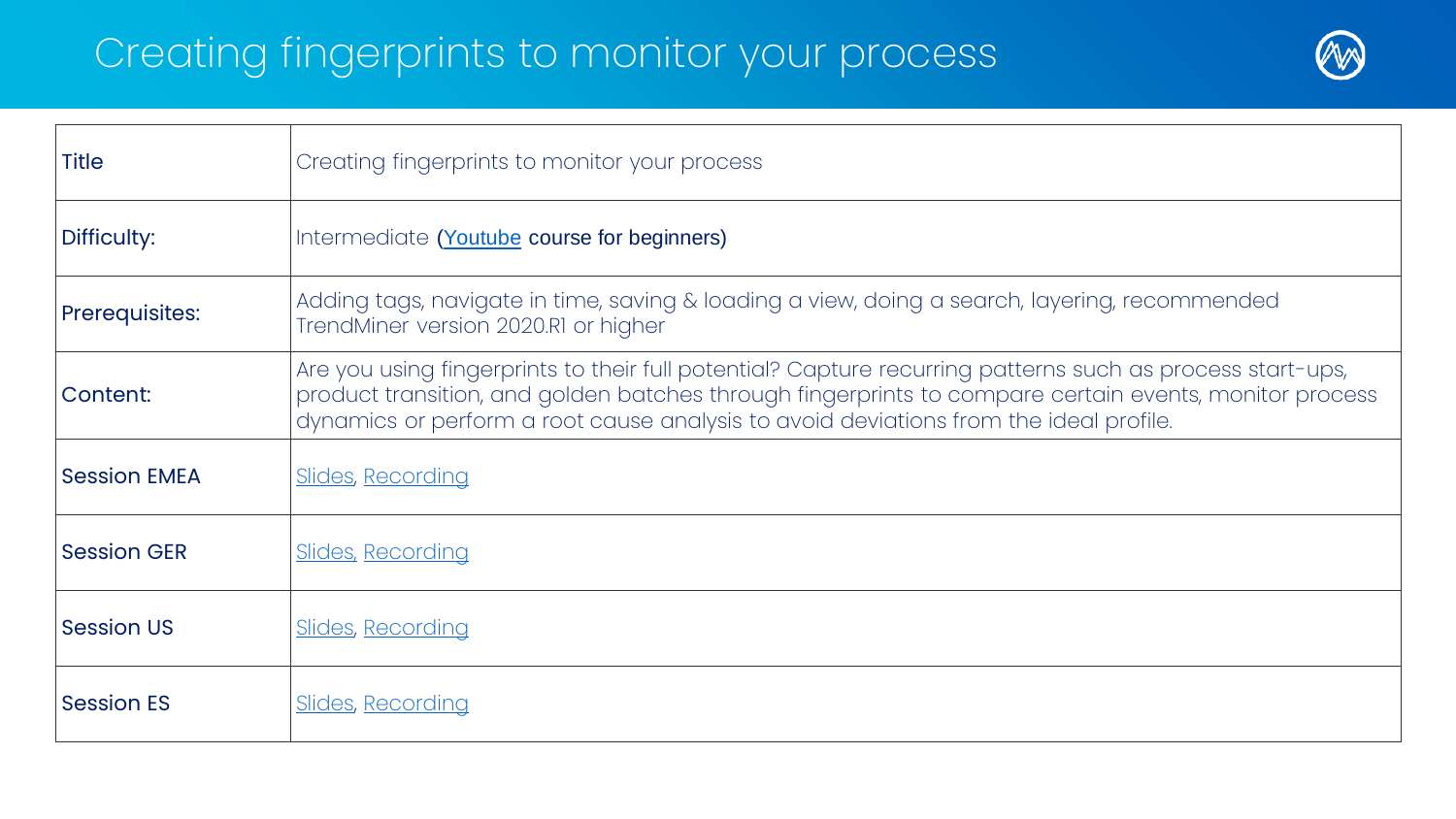## Correlation Analysis 1 – Recommendation Engine

| <b>Title</b>          | Correlation analysis with Recommendatio                                                                                         |
|-----------------------|---------------------------------------------------------------------------------------------------------------------------------|
| Difficulty:           | Intermediate (Youtube course for beginners)                                                                                     |
| <b>Prerequisites:</b> | Adding tags, navigate in time, saving & loo<br>or higher. Please search for tags with start<br>beginning of the training.       |
| <b>Content:</b>       | Correlation does not necessarily imply ca<br>further analysis. Learn how to automatica<br>be done with the recommendation engin |
| <b>Session EMEA</b>   | <u>Slides, Recordings</u>                                                                                                       |
| <b>Session GER</b>    | <u>Slides, Recordings</u>                                                                                                       |
| <b>Session US</b>     | <u>Slides, Recording</u> s                                                                                                      |
| <b>Session ES</b>     | <u>Slides, Recordings</u>                                                                                                       |



#### dation Engine

& loading a view, doing a search, layering, TrendMiner version 2020. starting with TM-TSP-\*, if not available please let us know at the

ly causation but it can be a good indicator and starting point for atically search for correlating tags and find early indicators. This car engine for one or multiple events up to 1 h before an event happens.

| 0. R1                        |  |
|------------------------------|--|
| $\overline{\mathsf{I}}$<br>S |  |
|                              |  |
|                              |  |
|                              |  |
|                              |  |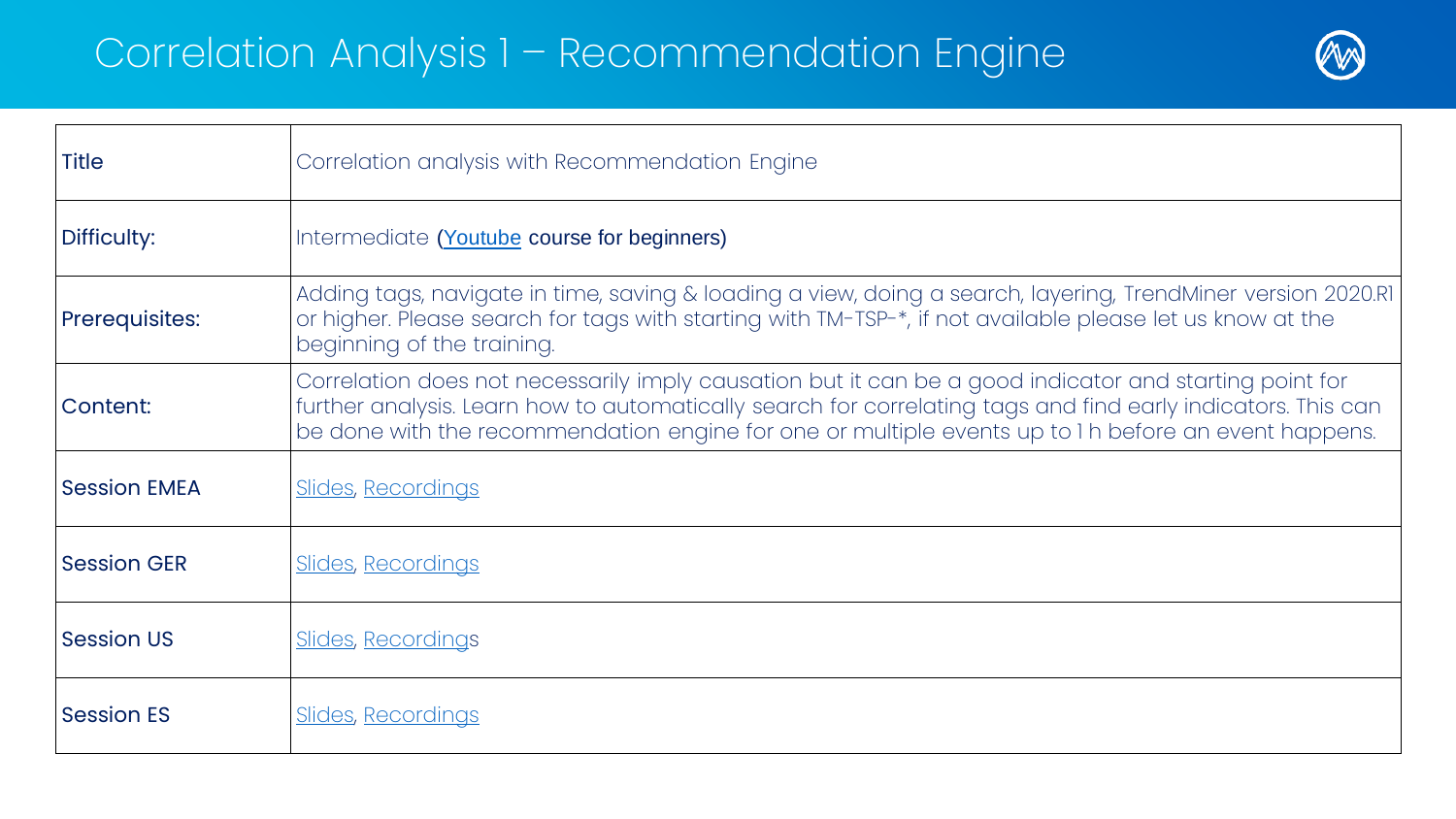## Correlation Analysis 2 – Further methods

| <b>Title</b>        | Methods of correlation analysis in TrendMiner                                                                                                        |
|---------------------|------------------------------------------------------------------------------------------------------------------------------------------------------|
| Difficulty:         | Intermediate (Youtube course for beginners)                                                                                                          |
| Prerequisites:      | Adding tags, navigating in time, saving & load<br>2020.RI or higher. Please search for tags starti<br>please let us know at the beginning of the tro |
| Content:            | Next to the Recommendation Engine TrendMi<br>& layers. Learn how to check for correlations k<br>scatter plots and compare key statistics bety        |
| <b>Session EMEA</b> | <u>Slides Recordings</u>                                                                                                                             |
| <b>Session GER</b>  | <u>Slides, Recordings</u>                                                                                                                            |
| <b>Session US</b>   | <u>Slides, Recordings</u>                                                                                                                            |
| <b>Session ES</b>   | Slides, Recordings                                                                                                                                   |



- $\log$  & loading a view, doing a search, layering, TrendMiner version 1gs starting with TM-TSP-\*, TM-HEX-\* and TM-GRA\*, if not available of the training
- TrendMiner has additional ways to check correlations between tag lations between tags by the influence factor analysis, visualisation tics between multiple layers of one tag in this training.

| gs<br>เ in |  |
|------------|--|
|            |  |
|            |  |
|            |  |
|            |  |
|            |  |
|            |  |
|            |  |
|            |  |
|            |  |
|            |  |
|            |  |
|            |  |
|            |  |
|            |  |
|            |  |
|            |  |
|            |  |
|            |  |
|            |  |
|            |  |
|            |  |
|            |  |
|            |  |
|            |  |
|            |  |
|            |  |
|            |  |
|            |  |
|            |  |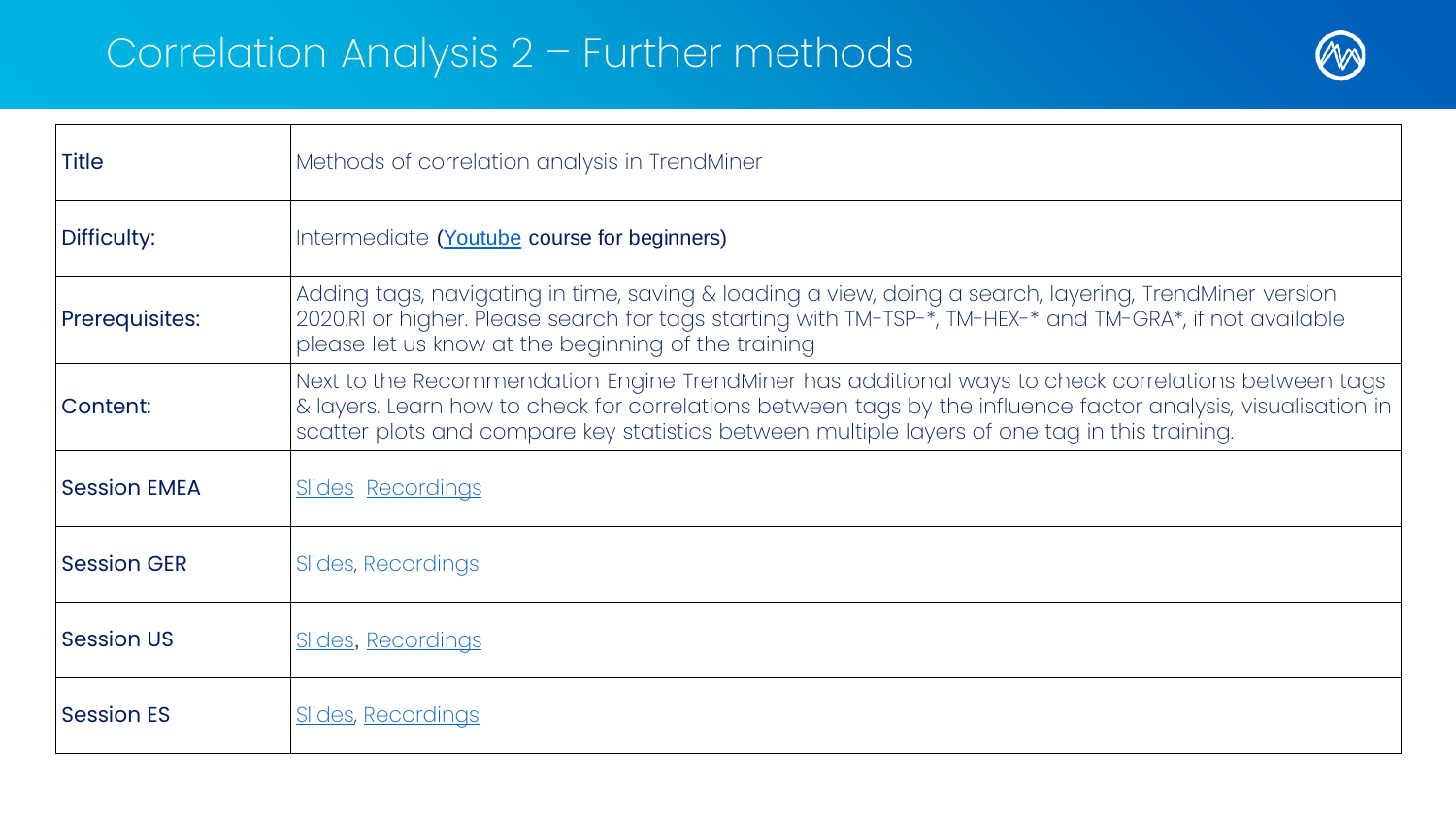| <b>Title</b>          | Tips and tricks with the Tag Builder                                                                                                         |
|-----------------------|----------------------------------------------------------------------------------------------------------------------------------------------|
| Difficulty:           | Intermediate (Youtube course for beg                                                                                                         |
| <b>Prerequisites:</b> | Adding tags, navigate in time, saving<br>2020.RI or higher                                                                                   |
| <b>Content:</b>       | Besides learning how to create new t<br>handy tips and tricks on how to work<br>calculating the slope of a tag, nesting<br>of a set of tags. |
| <b>Session EMEA</b>   | <u>Slides, Recordings</u>                                                                                                                    |
| <b>Session GER</b>    | <u>Slides, Recordings</u>                                                                                                                    |
| <b>Session US</b>     | <u>Slides, Recordings</u>                                                                                                                    |
| <b>Session ES</b>     | <u>Slides, Recordings</u>                                                                                                                    |





ginners)

& loading a view, doing a search, recommended TrendMiner version

tags based on formulas or aggregations, we will also show some with the tag builder to solve some very common use cases, such c g formulas such as IF-statements or determine the maximum value

| on             |  |
|----------------|--|
| JS<br>$\Theta$ |  |
|                |  |
|                |  |
|                |  |
|                |  |

## Tips & Tricks with the Tag builder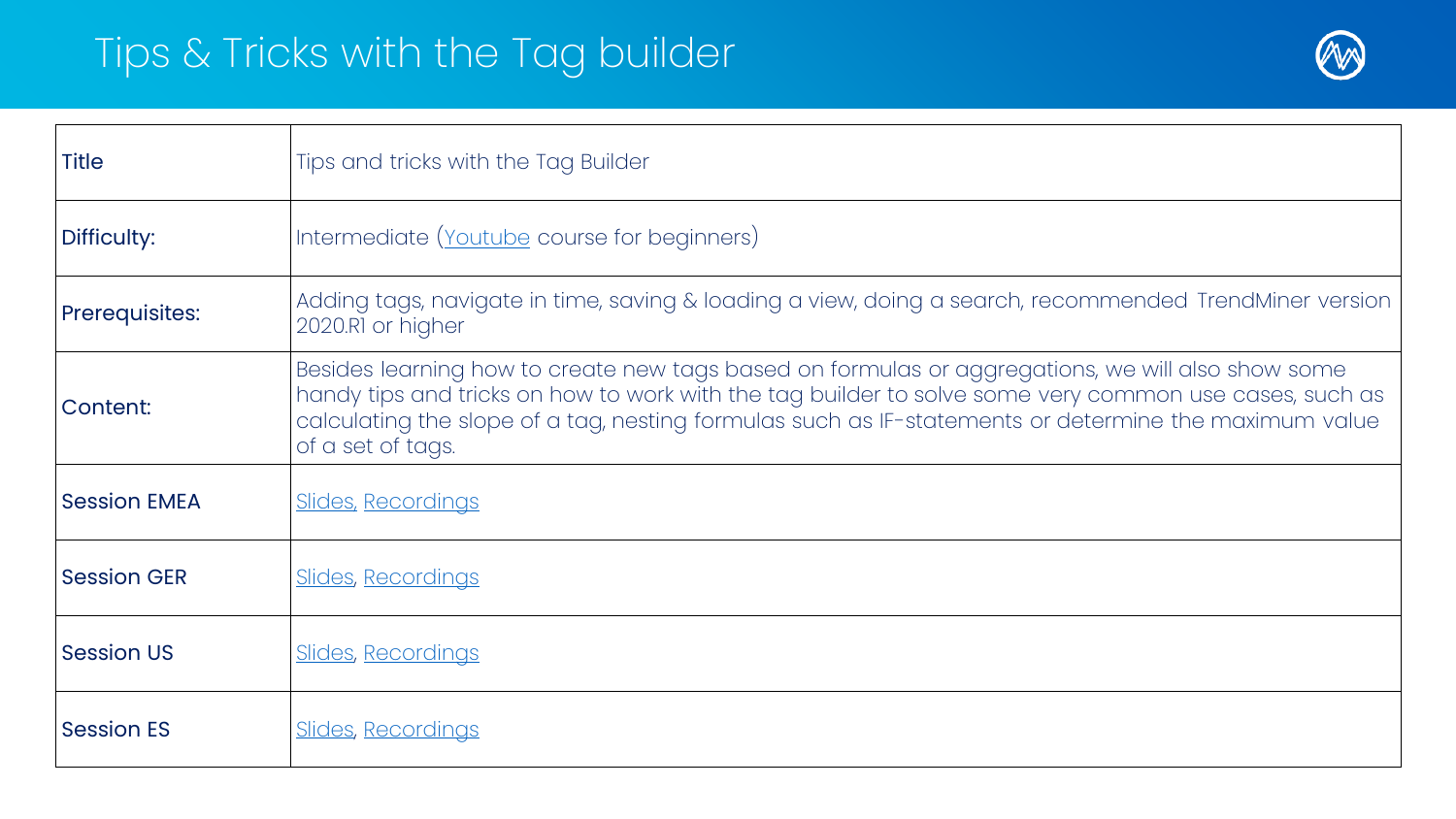| Title               | Continuous process monitoring                                                                                                                                                            |
|---------------------|------------------------------------------------------------------------------------------------------------------------------------------------------------------------------------------|
| Difficulty:         | Intermediate (Youtube course for beginners)                                                                                                                                              |
| Prerequisites:      | Adding tags, navigate in time, saving & loo<br>2020.RI or higher. TrendMiner basics are co                                                                                               |
| Content:            | Next to functionalities for root cause analy<br>of options to keep track of the current stat<br>shows the latest data including upper and<br>conditions or simply keep track of the pro- |
| <b>Session EMEA</b> | <u>Slides, Recordings</u>                                                                                                                                                                |
| <b>Session GER</b>  | <u>Slides, Recordings</u>                                                                                                                                                                |
| <b>Session US</b>   | Slides, Recordings                                                                                                                                                                       |
| <b>Session ES</b>   | <u>Slides, Recordings</u>                                                                                                                                                                |





& loading a view, doing a search, recommended TrendMiner versio are covered in the 'TrendMiner Training' available on [YouTube.](https://www.youtube.com/watch?v=ebueBoTLzcA&list=PLoPrtDguHf0lSyjbKbp3grp2xNw-lTZnf)

analysis covered in previous trainings, TrendMiner offers a multitude it state of your process. Learn how to create a view that always er and lower limit, how to get notified about critical process eproduct volume of the last 24 h.

| on                         |  |
|----------------------------|--|
|                            |  |
|                            |  |
|                            |  |
| $\overline{\epsilon}$<br>É |  |
|                            |  |
|                            |  |
|                            |  |
|                            |  |
|                            |  |
|                            |  |
|                            |  |
|                            |  |
|                            |  |
|                            |  |
|                            |  |
|                            |  |
|                            |  |
|                            |  |
|                            |  |
|                            |  |
|                            |  |
|                            |  |
|                            |  |
|                            |  |
|                            |  |
|                            |  |
|                            |  |
|                            |  |
|                            |  |

### Continuous Process Monitoring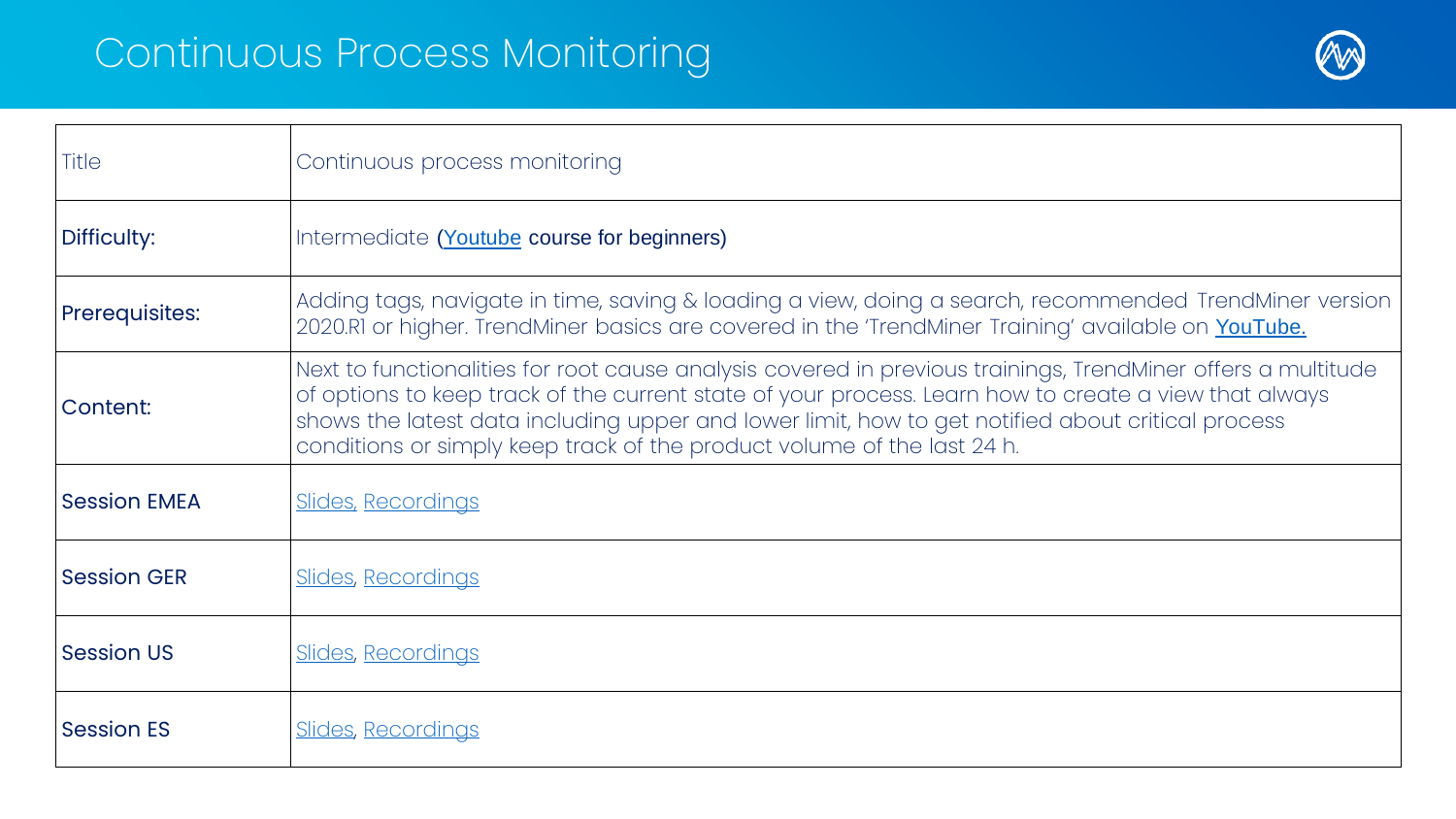| Title                 | Preprocessing data for relevant analysis                                                                                                                       |
|-----------------------|----------------------------------------------------------------------------------------------------------------------------------------------------------------|
| Difficulty:           | Intermediate (Youtube course for beginners)                                                                                                                    |
| <b>Prerequisites:</b> | Adding tags, navigate in time, saving & loo<br>2020.RI or higher. TrendMiner basics are co                                                                     |
| Content:              | Learn in this online training how to prepro<br>by reducing noise, removing outliers in yo<br>conditions. In this training we will focus on<br>troubleshooting. |
| <b>Session EMEA</b>   | Slides, Recordings                                                                                                                                             |
| <b>Session GER</b>    | <u>Slides, Recordings</u>                                                                                                                                      |
| <b>Session US</b>     | <u>Slides, Recordings</u>                                                                                                                                      |
| <b>Session ES</b>     | <u>Slides, Recordings</u>                                                                                                                                      |



& loading a view, doing a search, recommended TrendMiner version are covered in the 'TrendMiner Training' available on [YouTube.](https://www.youtube.com/watch?v=ebueBoTLzcA&list=PLoPrtDguHf0lSyjbKbp3grp2xNw-lTZnf)

eprocess your data ensuring comparability of analyzed data sets in your process data and filtering data based on a specified time c us on creating filters and using the tag builder to enable meaningfu

| $\bigcap$<br>$\overline{\bigcirc}$                    |  |
|-------------------------------------------------------|--|
| $\bigcirc$<br>$\mathsf{r}$<br>$\overline{\mathsf{L}}$ |  |
|                                                       |  |
|                                                       |  |
|                                                       |  |
|                                                       |  |

## Preprocessing data for relevant analysis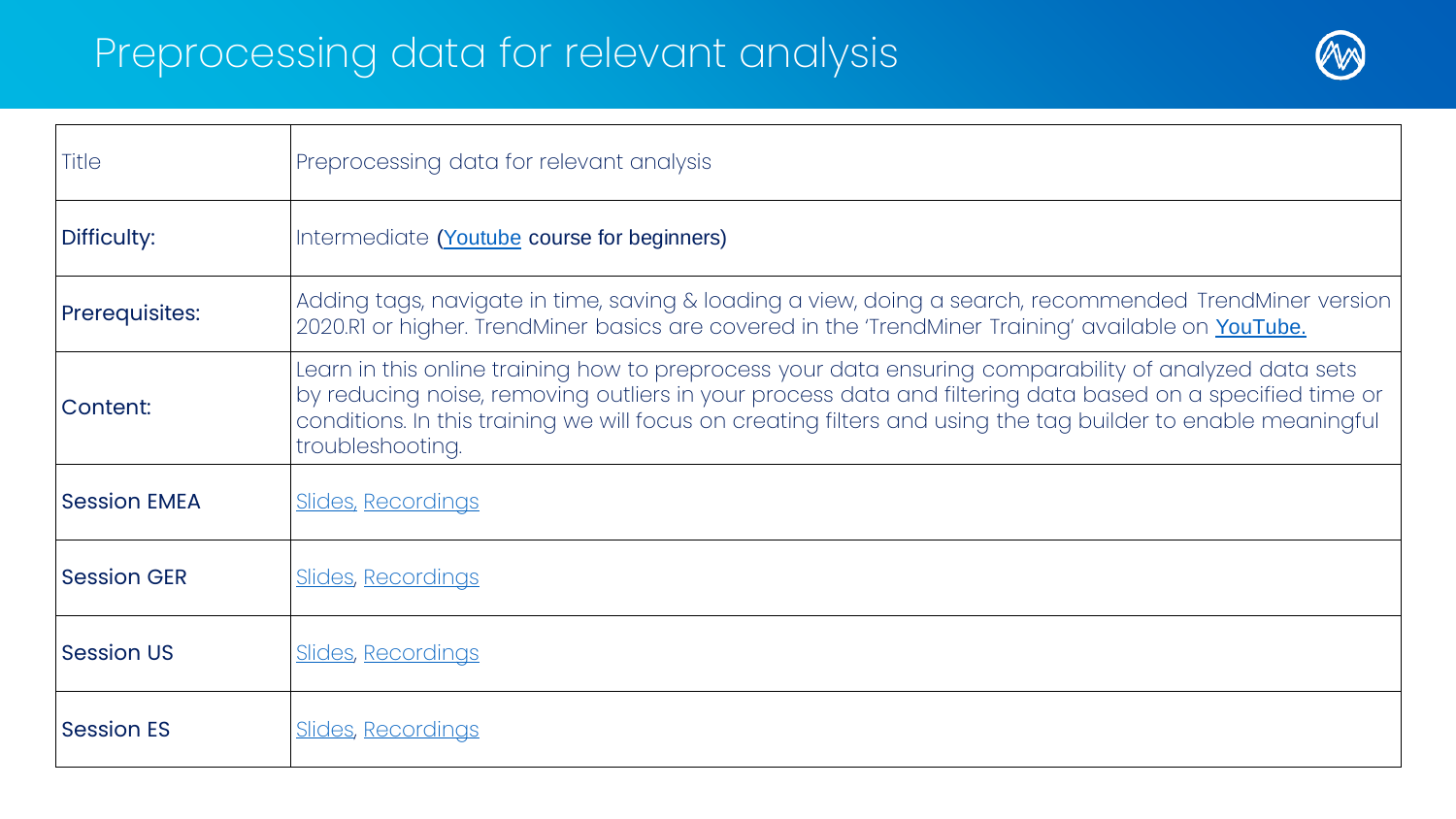| Title               | Contextualization of process data                                                                                                                                                                                    |
|---------------------|----------------------------------------------------------------------------------------------------------------------------------------------------------------------------------------------------------------------|
| Difficulty:         | Intermediate (Youtube course for beginners)                                                                                                                                                                          |
| Prerequisites:      | Adding tags, navigate in time, saving & loo<br>2020.RI or higher. TrendMiner basics are co                                                                                                                           |
| <b>Content:</b>     | Sometimes looking at numbers and trend<br>additional contextual information can mc<br>context items to your trends both manual<br>incident. We will focus on adding context<br>data to the analysis being performed. |
| <b>Session EMEA</b> | Slides, Recordings                                                                                                                                                                                                   |
| <b>Session GER</b>  | <u>Slides, Recordings</u>                                                                                                                                                                                            |
| <b>Session US</b>   | <u>Slides, Recordings</u>                                                                                                                                                                                            |
| <b>Session ES</b>   | Slides, Recordings                                                                                                                                                                                                   |





& loading a view, doing a search, recommended TrendMiner version are covered in the 'TrendMiner Training' available on [YouTube.](https://www.youtube.com/watch?v=ebueBoTLzcA&list=PLoPrtDguHf0lSyjbKbp3grp2xNw-lTZnf)

trends just isn't enough to complete an investigation, some n make all the difference. Learn in this online training how to add anually and automatically to improve the overall knowledge of an ntextual data to our continuous processes to add more qualitative



## Contextualization of process data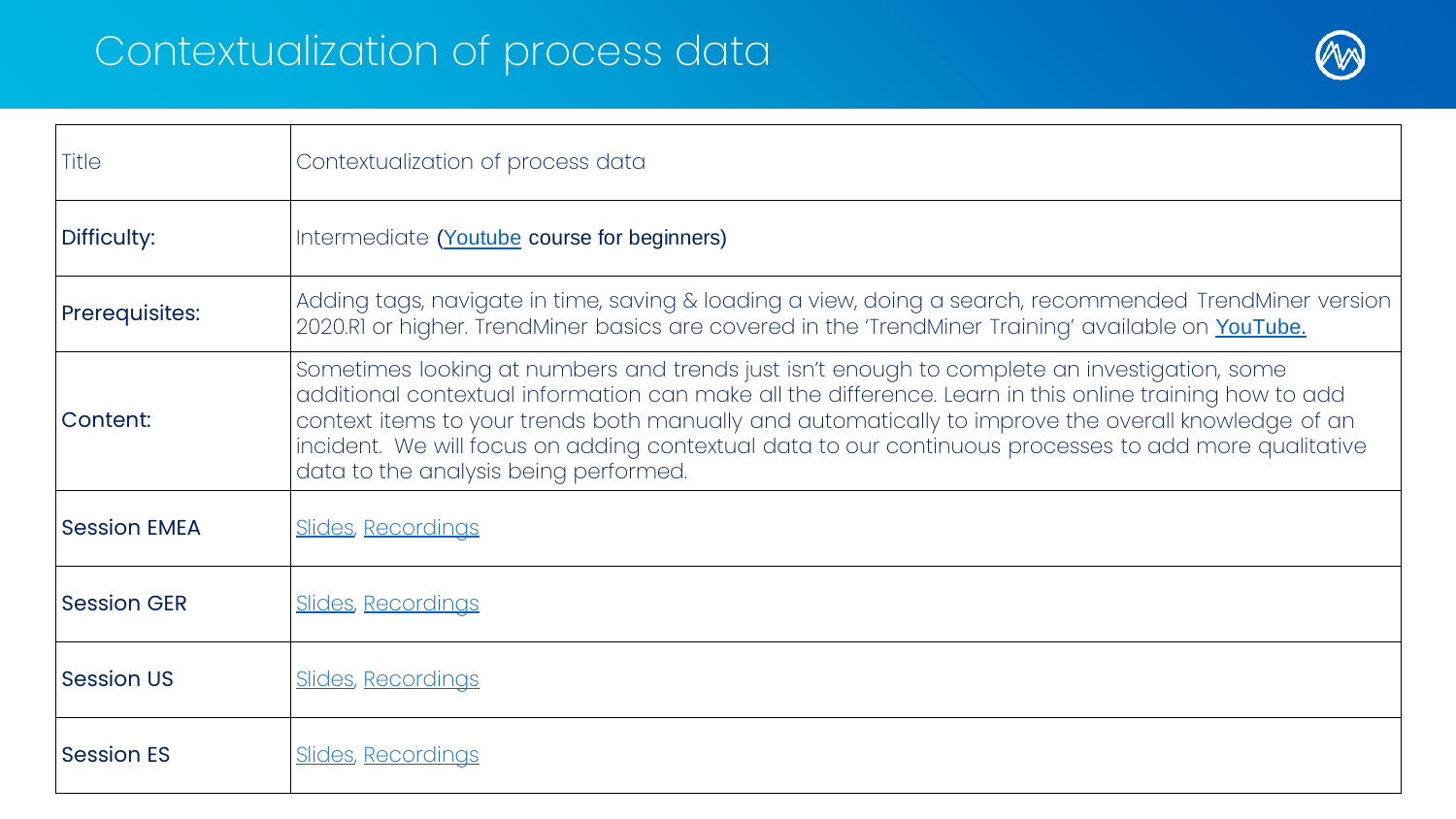| Title                 | Correlation Analysis with Fingerprints                                                                                                                                                 |
|-----------------------|----------------------------------------------------------------------------------------------------------------------------------------------------------------------------------------|
| Difficulty:           | Intermediate (Youtube course for beginners)                                                                                                                                            |
| <b>Prerequisites:</b> | Adding tags, navigate in time, saving & loo<br>2020.RI or higher. TrendMiner basics are co                                                                                             |
| Content:              | Fingerprinting is a great tool to capture are<br>could also use Fingerprints to perform a re<br>to use fingerprinting to determine the cau<br>avoid deviations from the ideal profile. |
| <b>Session EMEA</b>   | <u>Slides, Recordings</u>                                                                                                                                                              |
| <b>Session GER</b>    | <u>Slides, Recordings</u>                                                                                                                                                              |
| <b>Session US</b>     | <u>Slides, Recordings</u>                                                                                                                                                              |
| <b>Session ES</b>     | Slides, Recordings                                                                                                                                                                     |



- & loading a view, doing a search, recommended TrendMiner version are covered in the 'TrendMiner Training' available on [YouTube.](https://www.youtube.com/watch?v=ebueBoTLzcA&list=PLoPrtDguHf0lSyjbKbp3grp2xNw-lTZnf)
- ire and to compare recurring process events. But did you know you n a root cause analysis? In this training you will learn how e cause of a batch process anomaly and how to set up a monitor to



## Correlation Analysis with Fingerprints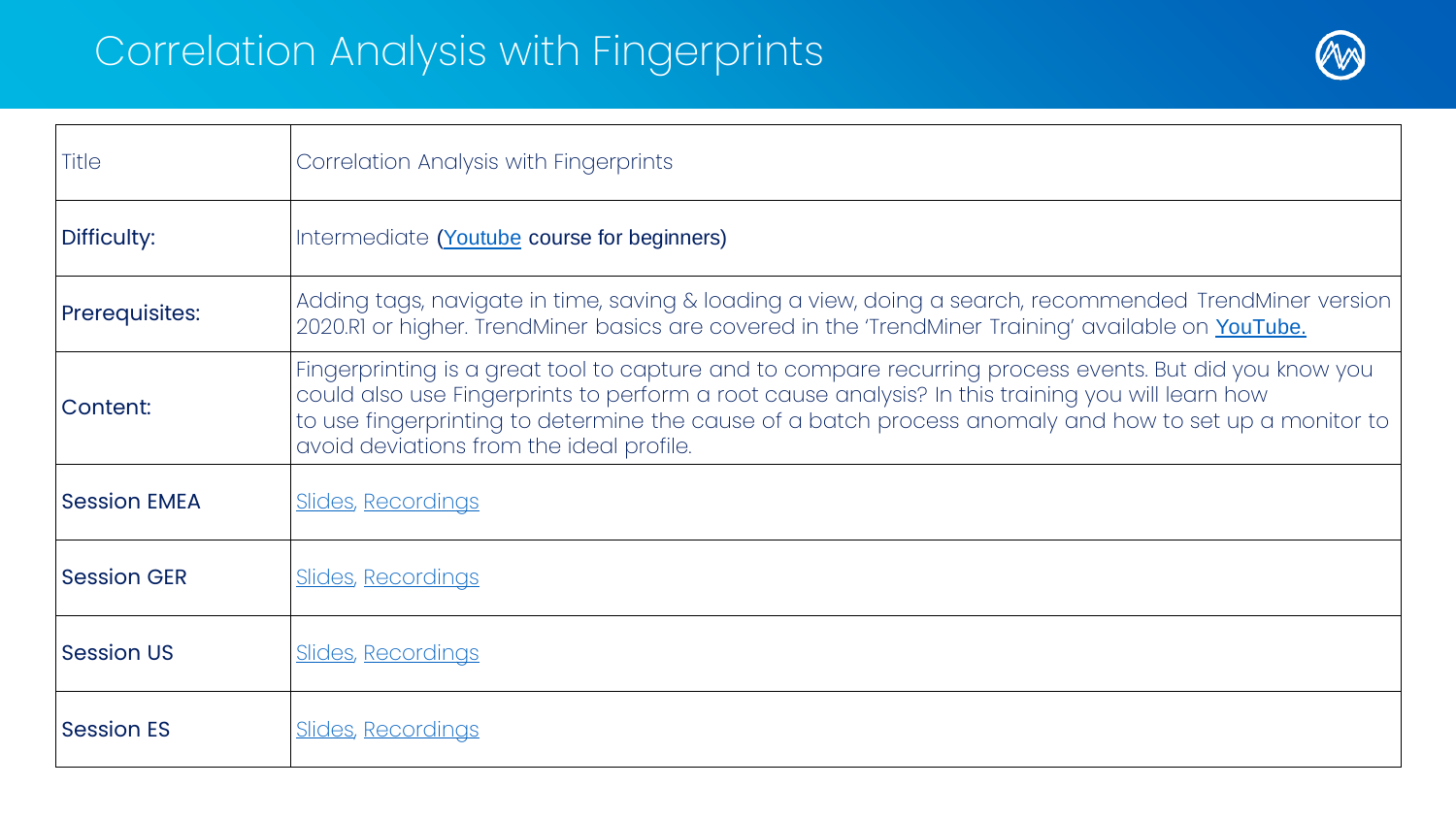| <b>Title</b>          | 3 Ways to Compare Past Process Changes                                                                                                           |
|-----------------------|--------------------------------------------------------------------------------------------------------------------------------------------------|
| Difficulty:           | Intermediate (Youtube course for beginners)                                                                                                      |
| <b>Prerequisites:</b> | Adding tags, navigate in time, saving & loadi<br>or higher. TrendMiner basics are covered in                                                     |
| Content:              | Using past process data is a great way to fig<br>cover three different ways you can leverage<br>the future. For this training you will learn how |
| <b>Session EMEA</b>   | Slides, Recordings                                                                                                                               |
| <b>Session GER</b>    | Slides, Recordings                                                                                                                               |
| <b>Session US</b>     | <b>Slides, Recordings</b>                                                                                                                        |
| <b>Session ES</b>     | Slides, Recordings                                                                                                                               |



 $P$ ading a view, doing a search, recommended TrendMiner version 2020.R1 in the 'TrendMiner Training' available on [YouTube.](https://www.youtube.com/watch?v=ebueBoTLzcA&list=PLoPrtDguHf0lSyjbKbp3grp2xNw-lTZnf)

figure out how the current process might behave. In this training we will age previous process changes to have more success in the present and in how to use ContextHub views, compare tables, and fingerprints.

| $\overline{a}$<br>1         |  |
|-----------------------------|--|
|                             |  |
|                             |  |
|                             |  |
|                             |  |
|                             |  |
|                             |  |
|                             |  |
|                             |  |
| Ì<br><b>Service Service</b> |  |
|                             |  |
|                             |  |
|                             |  |
|                             |  |
|                             |  |
|                             |  |
|                             |  |
|                             |  |
|                             |  |
|                             |  |
|                             |  |
|                             |  |
|                             |  |
|                             |  |
|                             |  |
|                             |  |
|                             |  |
|                             |  |
|                             |  |
|                             |  |
|                             |  |
|                             |  |
|                             |  |
|                             |  |
|                             |  |
|                             |  |
|                             |  |
|                             |  |
|                             |  |
|                             |  |

## 3 Ways to Compare Past Process Changes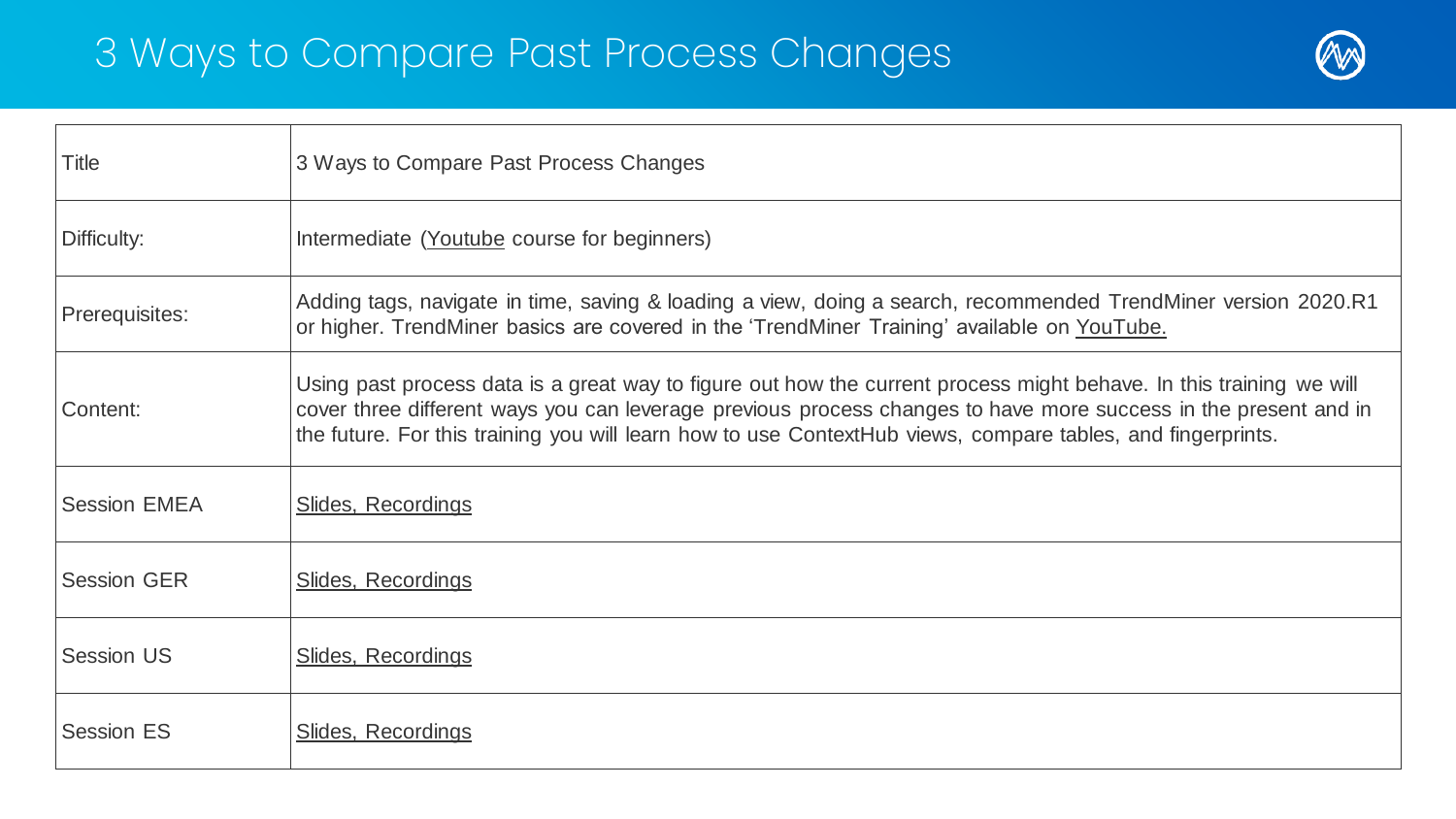| Title          | Tips & Tricks with Time Tags                                                                                                                                 |
|----------------|--------------------------------------------------------------------------------------------------------------------------------------------------------------|
| Difficulty:    | Intermediate (Youtube course for beg                                                                                                                         |
| Prerequisites: | Adding tags, navigate in time, saving<br>2021.RI or higher. TrendMiner basics ar                                                                             |
| Content:       | The new TrendMiner versions have Tir<br>a tag through year, month, day, and h<br>ways to get more out of your process<br>you will create TrendHub and DashHu |
| Session FMFA   | <u>Slides, Recordings</u>                                                                                                                                    |
| Session GER    | Slides, Recordings                                                                                                                                           |
| Session US     | <u>Slides, Recordings</u>                                                                                                                                    |
| Session FS     | <u>Slides, Recordings</u>                                                                                                                                    |



ginners)

& loading a view, doing a search, recommended TrendMiner version re covered in the 'TrendMiner Training' available on <u>[YouTube.](https://www.youtube.com/watch?v=ebueBoTLzcA&list=PLoPrtDguHf0lSyjbKbp3grp2xNw-lTZnf)</u>

me Tags shipped with the installations. These Time Tags show time as hour tags. These discrete time tags can be used in many different s data and display KPIs and metrics in useful ways. For this training ub views to display interesting insights.



## Tips & Tricks with Time Tags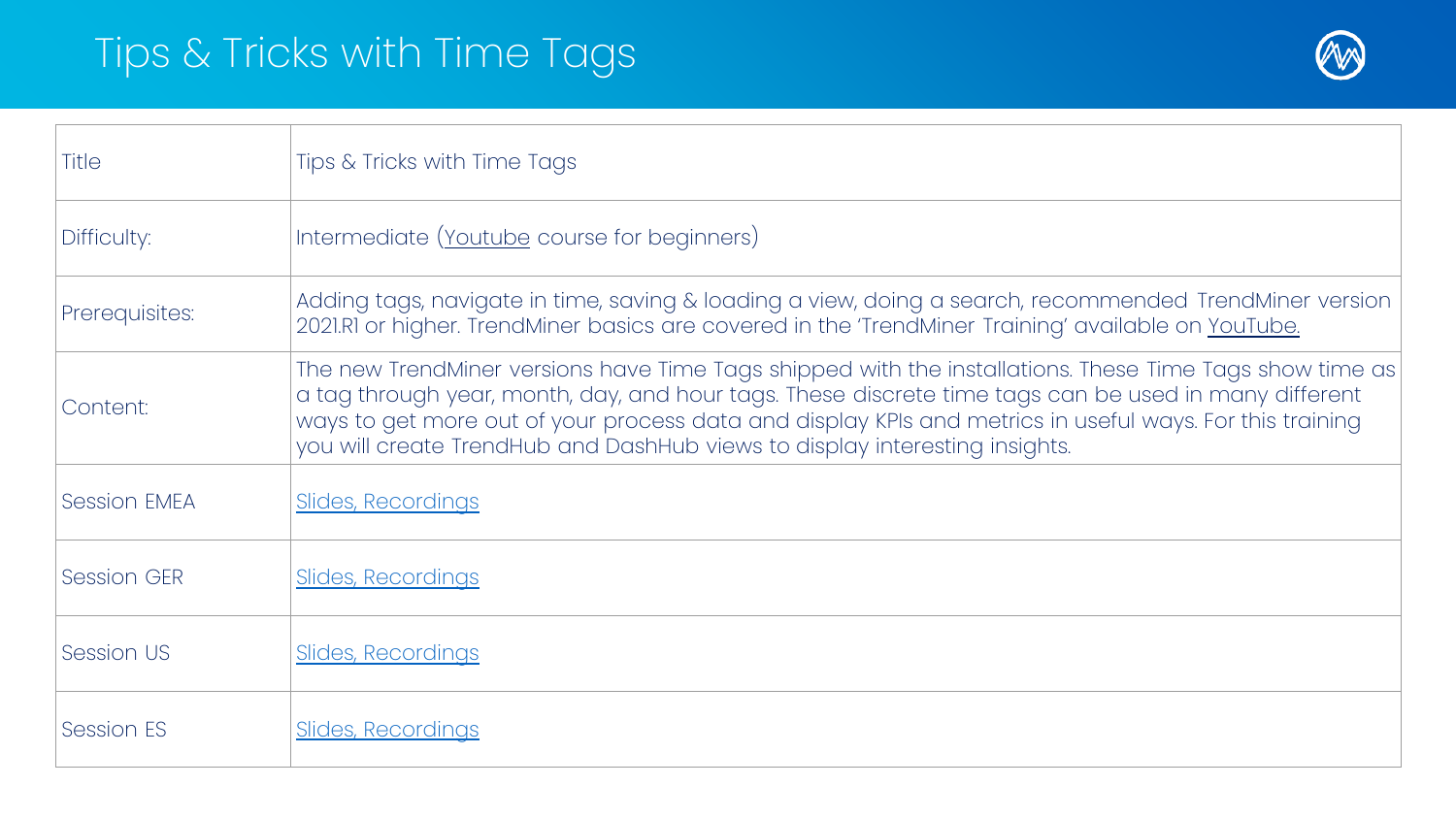| <b>Title</b>        | Layers - Comparing Against Historic Periods                                                                                                                                                        |
|---------------------|----------------------------------------------------------------------------------------------------------------------------------------------------------------------------------------------------|
| Difficulty:         | Intermediate (Youtube course for beginners)                                                                                                                                                        |
| Prerequisites:      | Adding tags, navigate in time, saving & load<br>2020.RI or higher. TrendMiner basics are cove                                                                                                      |
| Content:            | Every process has its own quirks that affect I<br>process to its own historic data is the best w<br>periods. In this training we will cover how to<br>layers as tools for analysis and comparison. |
| <b>Session EMEA</b> | <u>Slides, Recordings</u>                                                                                                                                                                          |
| <b>Session GER</b>  | <u>Slides, Recordings</u>                                                                                                                                                                          |
| <b>Session US</b>   | <u>Slides, Recordings</u>                                                                                                                                                                          |
| <b>Session ES</b>   | <u>Slides, Recordings</u>                                                                                                                                                                          |
| <b>Session FR</b>   | <u>Slides, Recordings</u>                                                                                                                                                                          |



- & loading a view, doing a search, recommended TrendMiner version are covered in the 'TrendMiner Training' available on [YouTube.](https://www.youtube.com/watch?v=ebueBoTLzcA&list=PLoPrtDguHf0lSyjbKbp3grp2xNw-lTZnf)
- affect how it behaves in certain conditions. Comparing each best way to find differences and similarities between time how to overlay different time periods as layers and how to use those daris on.



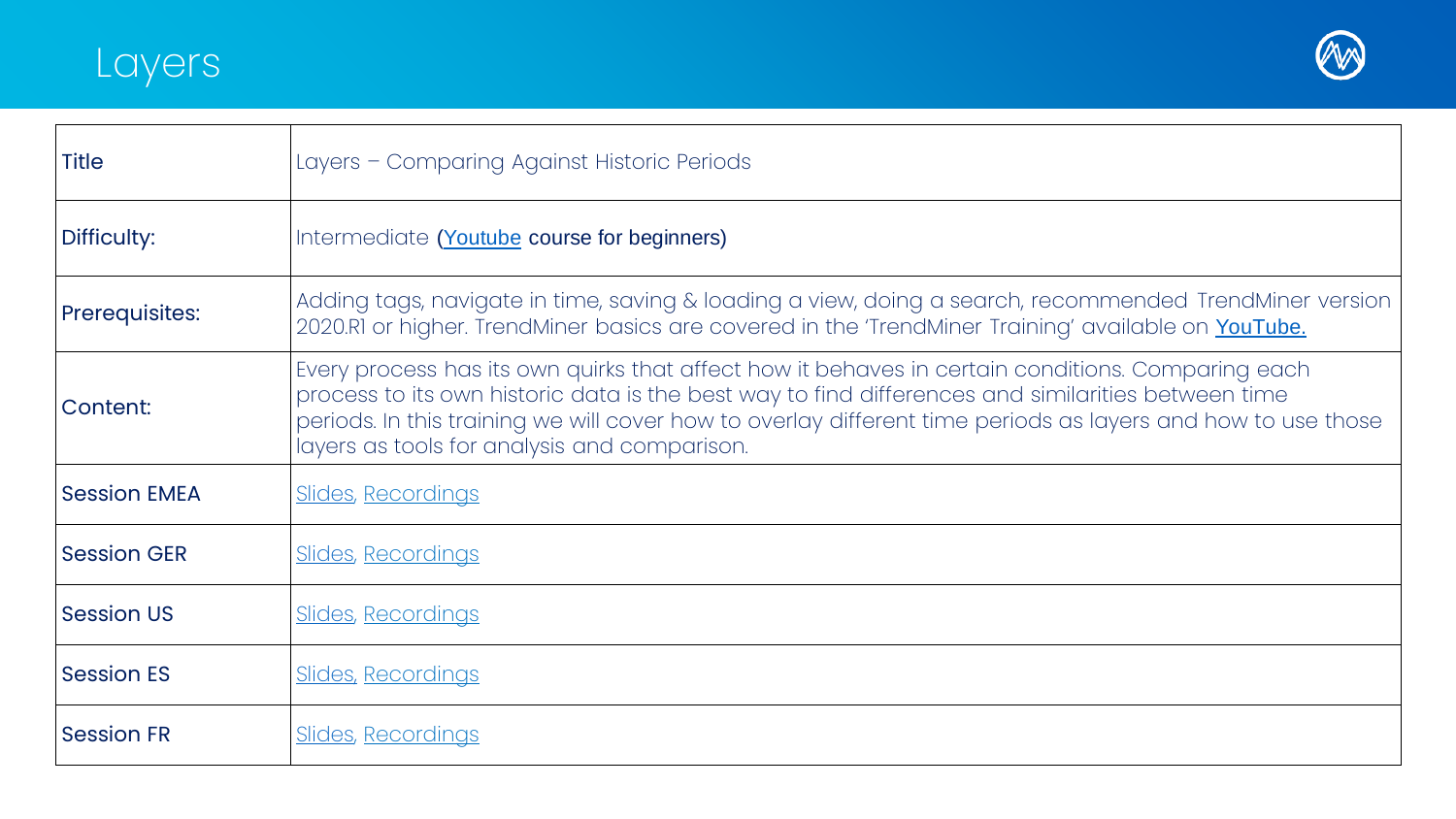## 4 Use cases with the Tag Builder

| <b>Title</b>        | 4 Use cases with the Tag Builder                                                                                                        |
|---------------------|-----------------------------------------------------------------------------------------------------------------------------------------|
| Difficulty:         | Intermediate (Youtube course for beginners)                                                                                             |
| Prerequisites:      | Adding tags, navigate in time, saving & loo<br>2021.RI or higher. TrendMiner basics are co                                              |
| Content:            | In TrendMiner you can build your own pers<br>Builder. In this training, we will work on 4 us<br>of formulas and aggregations to analyse |
| <b>Session EMEA</b> | Slides, Recordings                                                                                                                      |
| <b>Session GER</b>  | <u>Slides, Recordinas</u>                                                                                                               |
| <b>Session US</b>   | <u>Slides, Recordings</u>                                                                                                               |
| <b>Session ES</b>   | Slides, Recordings                                                                                                                      |
| <b>Session FR</b>   | <u>Slides, Recordings</u>                                                                                                               |





& loading a view, doing a search, recommended TrendMiner version The covered in the 'TrendMiner Training' available on [YouTube.](https://www.youtube.com/watch?v=ebueBoTLzcA&list=PLoPrtDguHf0lSyjbKbp3grp2xNw-lTZnf)

personalized tags using a range of operators available in the Tag 4 use cases, and you will see how you can apply different types alyse your process.

| $\overline{\mathcal{L}}$<br>( | $\bigcap$ |  |
|-------------------------------|-----------|--|
|                               |           |  |
|                               |           |  |
|                               |           |  |
| J                             |           |  |
|                               |           |  |
|                               |           |  |
|                               |           |  |
|                               |           |  |
|                               |           |  |
|                               |           |  |
|                               |           |  |
|                               |           |  |
|                               |           |  |
|                               |           |  |
|                               |           |  |
|                               |           |  |
|                               |           |  |
|                               |           |  |
|                               |           |  |
|                               |           |  |
|                               |           |  |
|                               |           |  |
|                               |           |  |
|                               |           |  |
|                               |           |  |
|                               |           |  |
|                               |           |  |
|                               |           |  |
|                               |           |  |
|                               |           |  |
|                               |           |  |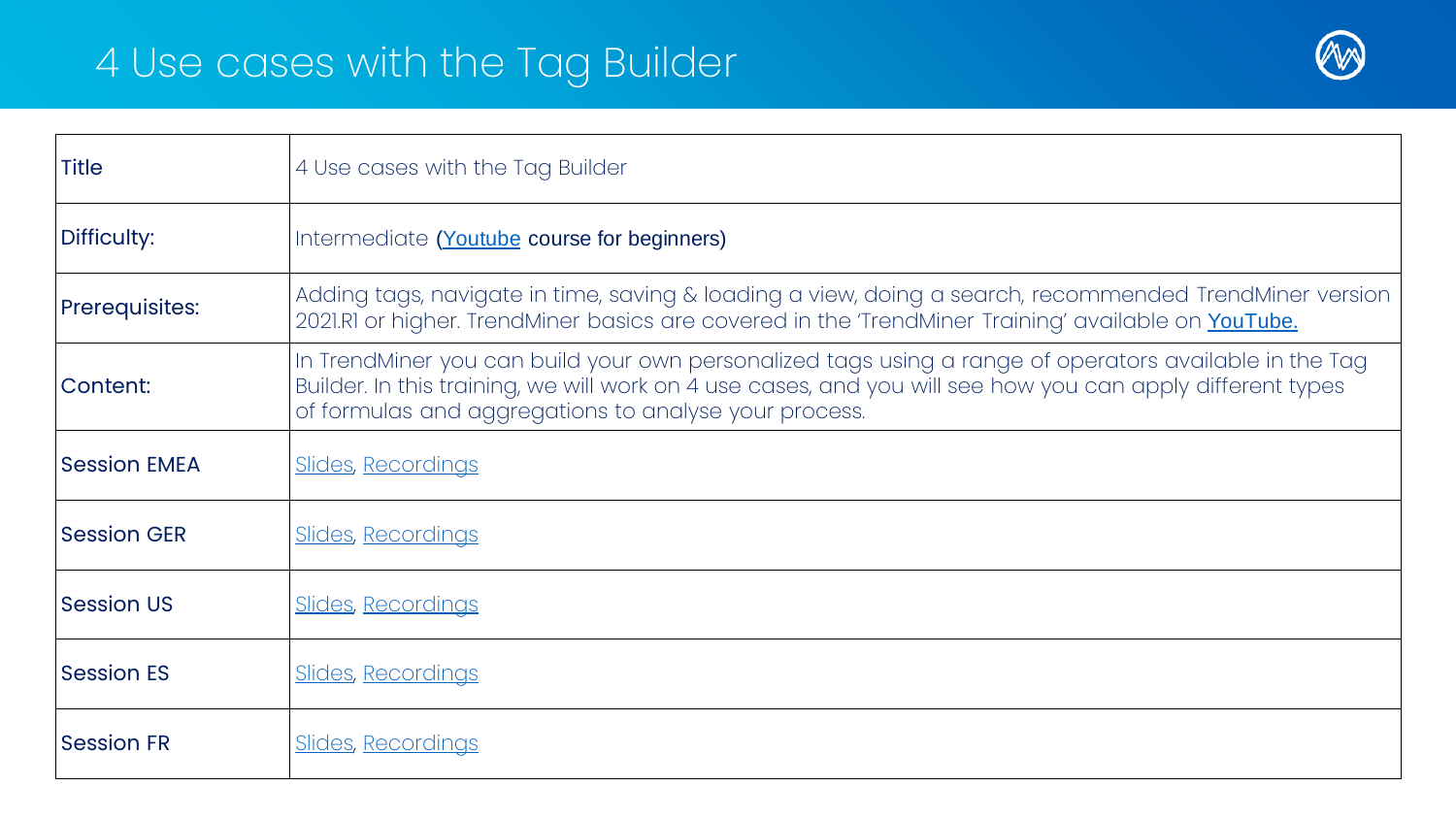## DashHub Dashboard

| <b>Title</b>          | DashHub Dashboard                                                                                               |
|-----------------------|-----------------------------------------------------------------------------------------------------------------|
| Difficulty:           | Intermediate (Youtube course for beginners)                                                                     |
| <b>Prerequisites:</b> | Adding tags, navigate in time, saving & loo<br>2021.RI or higher. TrendMiner basics are co                      |
| <b>Content:</b>       | DashHub is your control center where you<br>create a personalized Dashboard to keep<br>main process parameters. |
| <b>Session EMEA</b>   | <u>Slides, Recordings</u>                                                                                       |
| <b>Session GER</b>    | <u>Slides, Recordings</u>                                                                                       |
| <b>Session US</b>     | <u>Slides, Recordings</u>                                                                                       |
| <b>Session ES</b>     | <u>Slides, Recordings</u>                                                                                       |
| <b>Session FR</b>     | <u>Slides, Recordings</u>                                                                                       |



& loading a view, doing a search, recommended TrendMiner version re covered in the 'TrendMiner Training' available on [YouTube.](https://www.youtube.com/watch?v=ebueBoTLzcA&list=PLoPrtDguHf0lSyjbKbp3grp2xNw-lTZnf)

e you can oversee multiple aspects of your process. Learn how to keep count of specific events and monitor the current value of you

| $\bigcap$<br>)<br>C |  |
|---------------------|--|
| Jr                  |  |
|                     |  |
|                     |  |
|                     |  |
|                     |  |
|                     |  |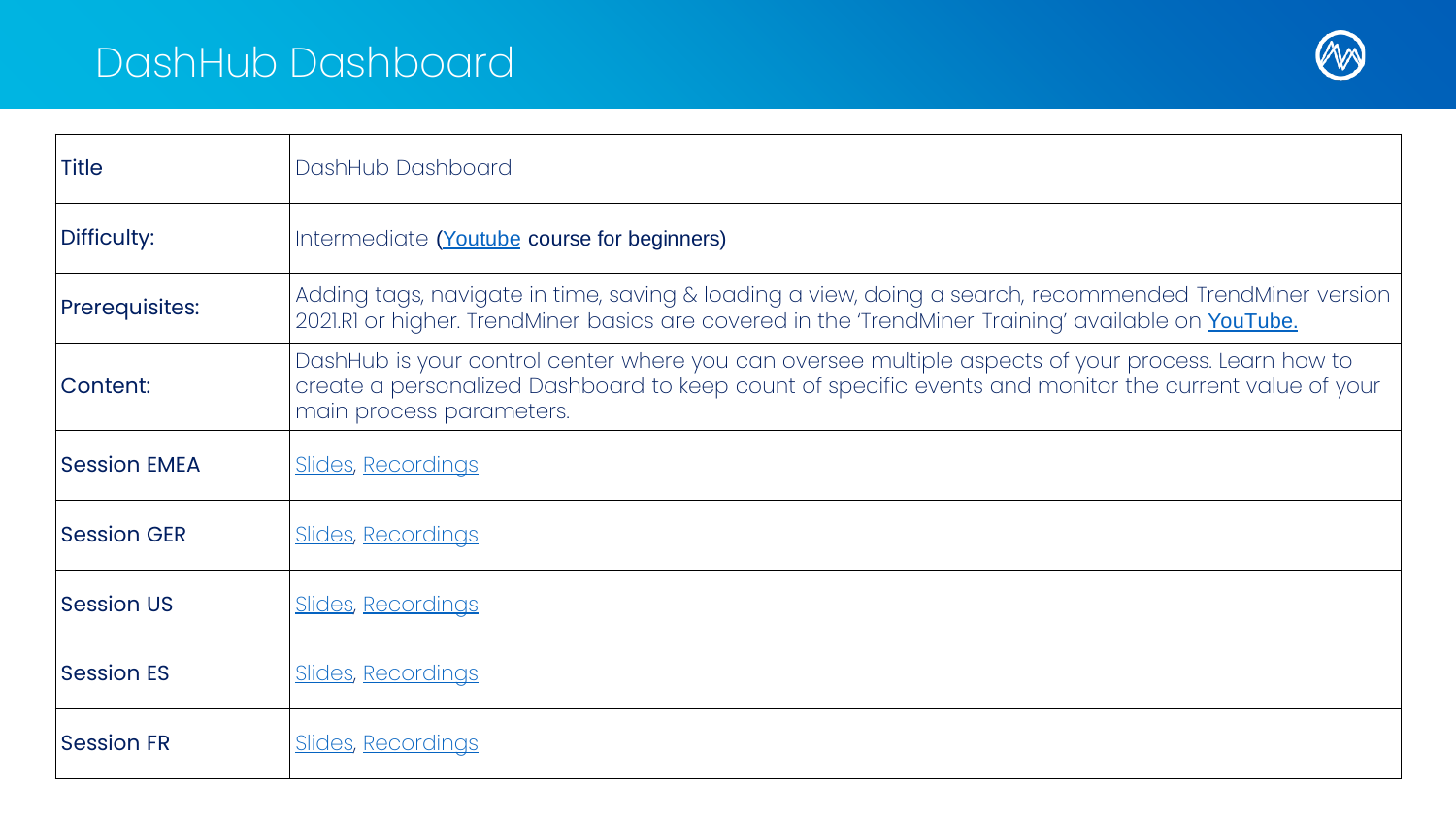| <b>Title</b>        | Searches - Value Based Search                                                                                                    |
|---------------------|----------------------------------------------------------------------------------------------------------------------------------|
| Difficulty:         | Intermediate (Youtube course for beginners)                                                                                      |
| Prerequisites:      | Adding tags, navigate in time, saving & loo<br>2021.RI or higher. TrendMiner basics are co                                       |
| Content:            | Searches are a powerful tool in the Trendl<br>empowered to find even the most obscur<br>find anomalies, optimal performances, ar |
| <b>Session EMEA</b> | Slides, Recordings                                                                                                               |
| <b>Session GER</b>  | <u>Slides, Recordings</u>                                                                                                        |
| <b>Session US</b>   | <u>Slides, Recordings</u>                                                                                                        |
| <b>Session ES</b>   | <u>Slides, Recordings</u>                                                                                                        |
| <b>Session FR</b>   | <u>Slides, Recordings</u>                                                                                                        |





& loading a view, doing a search, recommended TrendMiner version re covered in the 'TrendMiner Training' available on [YouTube.](https://www.youtube.com/watch?v=ebueBoTLzcA&list=PLoPrtDguHf0lSyjbKbp3grp2xNw-lTZnf)

rendMiner toolkit. Using Value Based Searches, any user will be pscure occurrences in their data. Learn how to leverage this tool to es, and other useful information in your historized data.

| $\overline{\mathcal{L}}$<br>C | $\overline{\bigcap}$ |  |
|-------------------------------|----------------------|--|
|                               |                      |  |
|                               |                      |  |
|                               |                      |  |
| ֡֡֡֡֡֡֡                       |                      |  |
|                               |                      |  |
|                               |                      |  |
|                               |                      |  |
|                               |                      |  |
|                               |                      |  |
|                               |                      |  |
|                               |                      |  |
|                               |                      |  |
|                               |                      |  |
|                               |                      |  |
|                               |                      |  |
|                               |                      |  |
|                               |                      |  |
|                               |                      |  |
|                               |                      |  |
|                               |                      |  |
|                               |                      |  |

### Searches – Value Based Search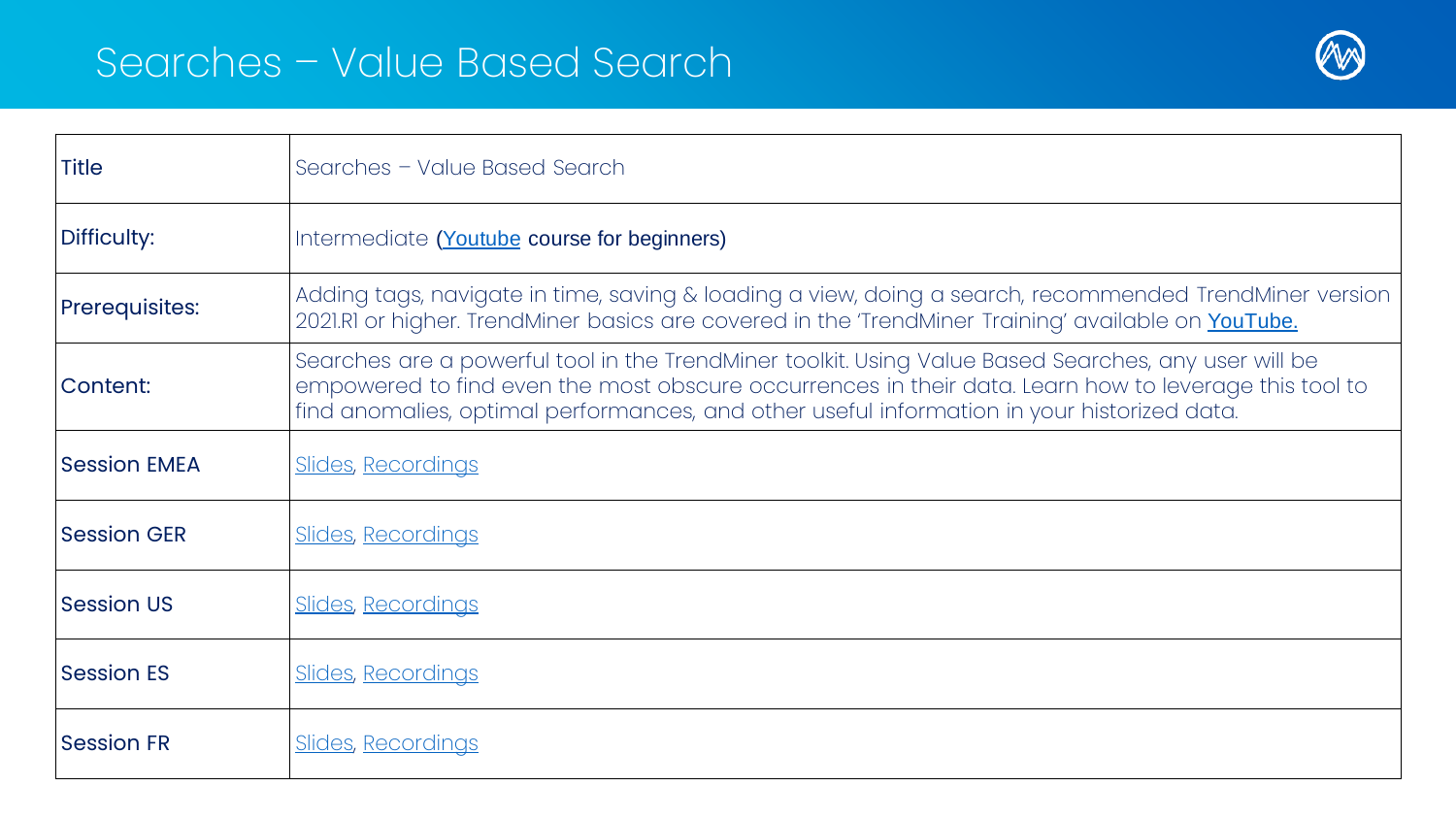| <b>Title</b>        | Searches - Accessing Undiscovered Inform                                                                                               |
|---------------------|----------------------------------------------------------------------------------------------------------------------------------------|
| Difficulty:         | Intermediate (Youtube course for beginners)                                                                                            |
| Prerequisites:      | Adding tags, navigate in time, saving & loo<br>2021.RI or higher. TrendMiner basics are co                                             |
| <b>Content:</b>     | Last month we presented the Value Based<br>training, we will explore the other search of<br>might not be as obvious but give a differe |
| <b>Session EMEA</b> | <u>Slides, Recordings</u>                                                                                                              |
| <b>Session GER</b>  | Slides, Recordings                                                                                                                     |
| <b>Session US</b>   | Slides, Recordings                                                                                                                     |
| <b>Session ES</b>   | <u>Slides, Recordings</u>                                                                                                              |
| <b>Session FR</b>   | <u>Slides, Recordings</u>                                                                                                              |



#### Information

- & loading a view, doing a search, recommended TrendMiner version e covered in the 'TrendMiner Training' available on [YouTube.](https://www.youtube.com/watch?v=ebueBoTLzcA&list=PLoPrtDguHf0lSyjbKbp3grp2xNw-lTZnf)
- Based Search, which covers Boolean condition searches. In this rch options to take advantage of your historian data in ways that lifferent perspective.



## Searches – Accessing Undiscovered Information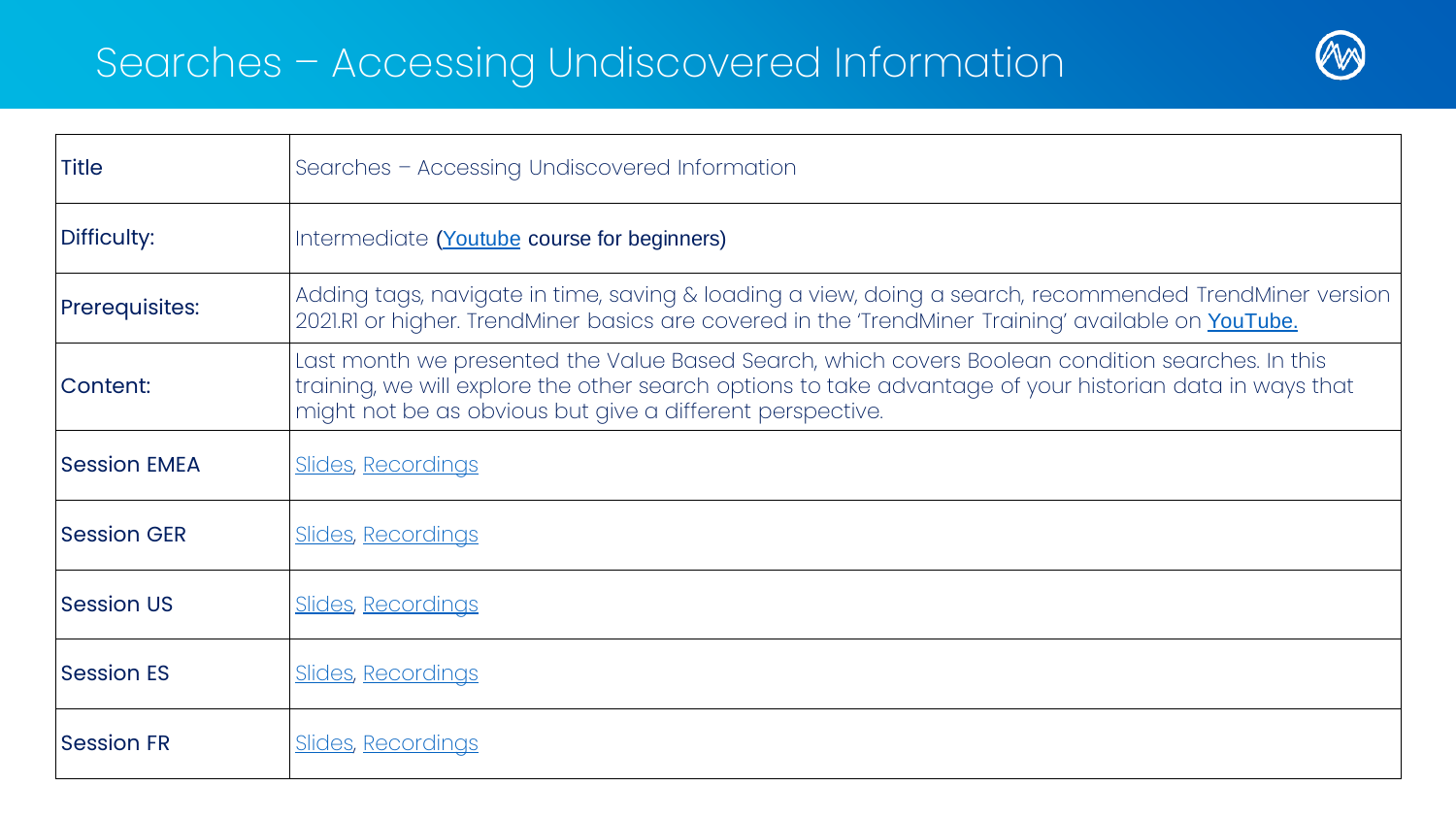| <b>Title</b>        | Optimizing and Improving Production                                                                                                    |
|---------------------|----------------------------------------------------------------------------------------------------------------------------------------|
| Difficulty:         | Intermediate (Youtube course for beginners)                                                                                            |
| Prerequisites:      | Adding tags, navigate in time, saving & loo<br>2021.RI or higher. TrendMiner basics are co                                             |
| Content:            | Journey with us as we explore a process of<br>create product yield tags and leverage st<br>process. Finally, learn how to create Finge |
| <b>Session EMEA</b> | Slides, Recordings                                                                                                                     |
| <b>Session GER</b>  | <u>Slides, Recordings</u>                                                                                                              |
| <b>Session US</b>   | Slides, Recordings                                                                                                                     |
| <b>Session ES</b>   | <u>Slides, Recordings</u>                                                                                                              |
| <b>Session FR</b>   | Slides, Recordings                                                                                                                     |



& loading a view, doing a search, recommended TrendMiner version Te covered in the 'TrendMiner Training' available on [YouTube.](https://www.youtube.com/watch?v=ebueBoTLzcA&list=PLoPrtDguHf0lSyjbKbp3grp2xNw-lTZnf)

ess optimization use case together. Learn how to utilize formulas to ge statistics across multiple operating periods to improve your Fingerprints and set up automatic monitoring for future deviations.



## Optimizing and Improving Production